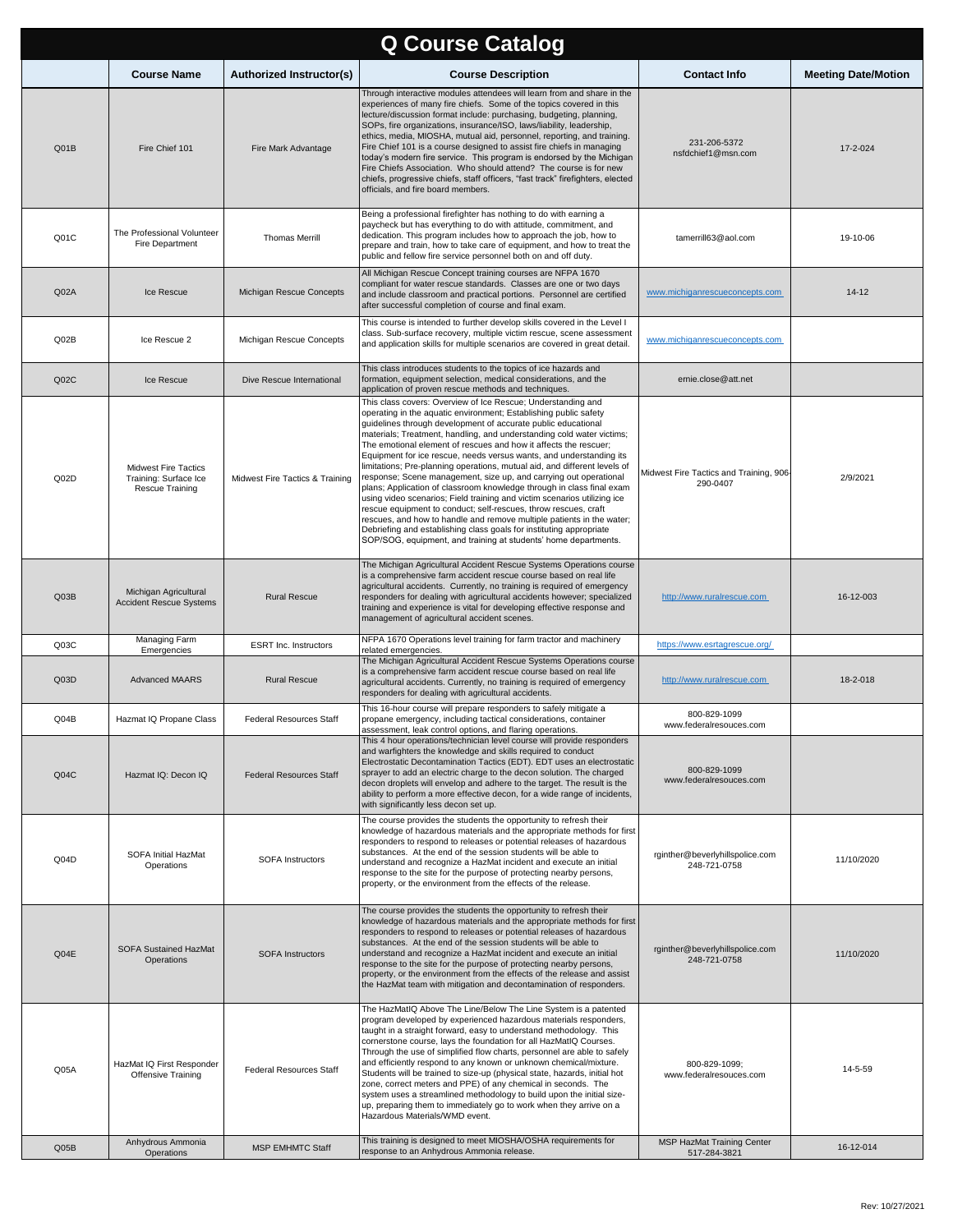| <b>Q Course Catalog</b> |                                                                                                              |                                                       |                                                                                                                                                                                                                                                                                                                                                                                                                                                                                                                                                                                                                                                                                                                                                                                                                                                                                                                                                                                                                                              |                                                           |                            |  |  |
|-------------------------|--------------------------------------------------------------------------------------------------------------|-------------------------------------------------------|----------------------------------------------------------------------------------------------------------------------------------------------------------------------------------------------------------------------------------------------------------------------------------------------------------------------------------------------------------------------------------------------------------------------------------------------------------------------------------------------------------------------------------------------------------------------------------------------------------------------------------------------------------------------------------------------------------------------------------------------------------------------------------------------------------------------------------------------------------------------------------------------------------------------------------------------------------------------------------------------------------------------------------------------|-----------------------------------------------------------|----------------------------|--|--|
|                         | <b>Course Name</b>                                                                                           | Authorized Instructor(s)                              | <b>Course Description</b>                                                                                                                                                                                                                                                                                                                                                                                                                                                                                                                                                                                                                                                                                                                                                                                                                                                                                                                                                                                                                    | <b>Contact Info</b>                                       | <b>Meeting Date/Motion</b> |  |  |
| Q05D                    | "What's in that drum?"                                                                                       | Schoolcraft College Instructors                       | This HazMat Update Class is a comprehensive 8-hour update class on<br>Hazardous Material Operations level personnel to meet the objectives<br>of NFPA 471 and 472 standards when dealing with hazardous<br>materials response. They offer both lecture and hands on training in<br>numerous areas such as use of recognition, identification, use of the<br>Emergency Response Guidebook, and proper PPE used on the scene.<br>There will be a simulated incident in the afternoon which they will use<br>their ICS skills, decontamination and defensive operations level skills.                                                                                                                                                                                                                                                                                                                                                                                                                                                           | 734-735-7997<br>firemark21@msn.com                        | 17-10-022                  |  |  |
| Q05E                    | Scene Management<br>(Hazmat)                                                                                 | <b>MSP EMHMTC Staff</b>                               | This 4-hour course is designed for mobile delivery by hosting fire<br>departments. The goal of this course is to meet the needs of the<br>community by training all firefighters in hazardous materials scene<br>management. This course will describe roles within an incident<br>command system, explain the branch structure of a hazardous<br>materials incident, discuss response priorities and models, and develop<br>an Incident Action Plan.                                                                                                                                                                                                                                                                                                                                                                                                                                                                                                                                                                                        | <b>MSP HazMat Training Center</b><br>517-284-3821         | 18-2-015                   |  |  |
| Q05F                    | Chemical and Physical<br>Properties                                                                          | <b>MSP EMHMTC Staff</b>                               | This 4-hour course is designed for mobile delivery by hosting fire<br>departments. The goal of this course is to meet the needs of the<br>community by training all firefighters in chemical and physical properties<br>attributed to most hazardous materials and discuss how these can<br>affect a hazardous materials incident.                                                                                                                                                                                                                                                                                                                                                                                                                                                                                                                                                                                                                                                                                                           | MSP HazMat Training Center<br>517-284-3821                | 18-2-016                   |  |  |
| Q05G                    | Exposure Assessment and<br>Toxicology                                                                        | <b>MSP EMHMTC Staff</b>                               | This 4-hour course is designed for mobile delivery by hosting fire<br>departments. This training is designed to define the limits and values<br>of radiological and biological exposure. This training will also define the<br>relationship between risk and harm, as well as discuss the<br>documentation requirements when exposed to a hazardous materials<br>situation.                                                                                                                                                                                                                                                                                                                                                                                                                                                                                                                                                                                                                                                                  | <b>MSP HazMat Training Center</b><br>517-284-3821         | 18-2-017                   |  |  |
| Q05H                    | <b>MSP Propane Emergencies</b>                                                                               | MSP EMHMTC Staff                                      | This 8-hour course will give students an understanding of the chemical<br>and physical properties of propane. This course will discuss the use,<br>storage, and transportation or propane, as well as, the tactics to safely<br>mitigate and emergency situation involving propane.                                                                                                                                                                                                                                                                                                                                                                                                                                                                                                                                                                                                                                                                                                                                                          | MSP HazMat Training Center<br>517-284-3821                | 18-4-010                   |  |  |
| Q051                    | Responding to Mass<br><b>Casualty Events</b>                                                                 | Henry Reyna                                           | NFPA 3000 Active Shooter 8-hour course.                                                                                                                                                                                                                                                                                                                                                                                                                                                                                                                                                                                                                                                                                                                                                                                                                                                                                                                                                                                                      | Henry Reyna<br>hreyna0033@gmail.com                       |                            |  |  |
| Q <sub>05J</sub>        | HazMat IC                                                                                                    | <b>Wallace Training Associates</b>                    | The HazMat IC educational course prepares the hazardous materials<br>operations level and technician to fulfill the roles and responsibilities<br>required of the positions in the Incident Command System in to<br>response to hazardous materials incidents.                                                                                                                                                                                                                                                                                                                                                                                                                                                                                                                                                                                                                                                                                                                                                                               | hazweta@msn.com                                           | 19-2-24                    |  |  |
| Q05K                    | <b>HazMat Operations</b><br>Refresher                                                                        | Oakland Community College<br>Instructors              | The purpose of the HazMat Operations refresher course is to provide<br>students with the opportunity to refresh their knowledge of Hazardous<br>Materials and the appropriate methods for first responders to respond<br>to releases or potential releases of hazardous substances.                                                                                                                                                                                                                                                                                                                                                                                                                                                                                                                                                                                                                                                                                                                                                          | <b>Oakland Community College</b>                          | 19-2-24                    |  |  |
| Q05L                    | MSP HazMat 8-hour<br>Refresher                                                                               | <b>MSP EMHMTC Staff</b>                               | This 8-hour course will provide students with refresher training on<br>HazMat Operations level to be able to review and build on their original<br>class. The training will be conducted using PowerPoints, hands-on<br>time with meters and equipment, group activities, and a small scenario.                                                                                                                                                                                                                                                                                                                                                                                                                                                                                                                                                                                                                                                                                                                                              | MSP HazMat Training Center<br>517-284-3821                | 19-8-14                    |  |  |
| Q05M                    | MSP Michigan HazMat<br><b>Responder Conference</b>                                                           | <b>MSP EMHMTC Staff</b>                               | The conference is designed to bring hazmat teams together, build<br>relationships and reliance an one another. Those within Michigan as<br>well as nationwide speakers will provide expertise as well as hands-on<br>skill building for first responders.                                                                                                                                                                                                                                                                                                                                                                                                                                                                                                                                                                                                                                                                                                                                                                                    | <b>MSP HazMat Training Center</b><br>517-284-3821         | 19-8-15                    |  |  |
| Q <sub>05N</sub>        | <b>MSP Hazardous Materials</b><br>Technician                                                                 | MSP EMHMTC Staff                                      | 80-hour Hazmat Technician course                                                                                                                                                                                                                                                                                                                                                                                                                                                                                                                                                                                                                                                                                                                                                                                                                                                                                                                                                                                                             | MSP HazMat Training Center<br>517-284-3821                | 19-10-08                   |  |  |
| Q05O                    | Introduction to<br>Radiological/Nuclear WMD<br>Operations (AWR-140)                                          | <b>MSP EMHMTC Staff</b>                               | This instructor led course presents a radiological/nuclear Weapons of<br>Mass Destruction overview consisting of ionizing radiation<br>fundamentals, terminology, health effects, and recognition factors. This<br>information is requisite knowledge of responders performing the<br>interdiction/prevention mission as well as first responders and other<br>personnel who are likely to be the first to arrive on the scene of a<br>radiological/nuclear incident.                                                                                                                                                                                                                                                                                                                                                                                                                                                                                                                                                                        | MSP HazMat Training Center<br>517-284-3821                | 19-12-12                   |  |  |
| Q05P                    | <b>Updated Contact Info: MSP</b><br><b>Bomb-making Materials</b><br>Awareness Program -<br>Community Liaison | MSP Intelligence Operations<br>Division               | This is a one-day, in-person instructor-led training. Developed by the<br>Office of Bombing Prevention of the Department of Homeland Security<br>and recognized by the FBI, this course is intended for public safety and<br>private sector personnel identified as Community Liaisons or perform<br>community outreach as part of their role. BMAP Community Liaison<br>Course is restricted to select first responders and officials with<br>community outreach responsibilities who accept the duties of a BMAP<br>Community Liaison. The Course is not structured for those personnel<br>solely seeking IED or HME awareness information. At the completion of<br>the training, it is intended that the participant will establish an outreach<br>program within their community. The course covers instruction on:<br>commercially available products used in home-made explosives and<br>improvised explosive devices, recognizing & reporting suspicious<br>purchasing behaviors, and conducting outreach and available<br>resources. | T. Adam Talarek<br>989-326-7595<br>talarekt1@michigan.gov | 20-04-04                   |  |  |
| Q05Q                    | <b>NEW MSP Fusion Liaison</b><br><b>Officer Basic Level</b>                                                  | <b>MSP Intelligence Operations</b><br><b>Division</b> | This is a one-day, in-person instructor-led training covering the<br>following topics: MIOC Fusion Center Capabilities; Fusion Liaison<br>Officer Role and Responsibilities; Collection and Sharing of<br>Intelligence; Collection Requirements and current environment brief.<br>This course is designed for groups of up to 25 participants and is<br>intended for public safety and private sector personnel identified as<br>personnel interested in intelligence, building strategic partnerships, and<br>conducting outreach in their communities regarding suspicious activity<br>reporting. The Fusion Liaison Officer Basic Course is restricted to<br>select first responders and officials with community outreach<br>responsibilities who accept the duties of a Fusion Liaison Officer (FLO).<br>At the completion of the training, it is intended that the participant will<br>establish an outreach program within their community and facilitate<br>information sharing with the MIOC and other FLO officers.                | T. Adam Talarek<br>989-326-7595<br>talarekt1@michigan.gov | 10/12/2021                 |  |  |
| Q06B                    | <b>Target Solutions LMS</b>                                                                                  | <b>Target Solutions USA</b>                           | This Q Course approval application is a combined Training/Equipment<br>request that will allow online delivery of training courses, provide<br>assessment tools to ensure mastery, and ensure training compliance<br>with an industry leading training tracker database.                                                                                                                                                                                                                                                                                                                                                                                                                                                                                                                                                                                                                                                                                                                                                                     | https://www.targetsolutions.com                           |                            |  |  |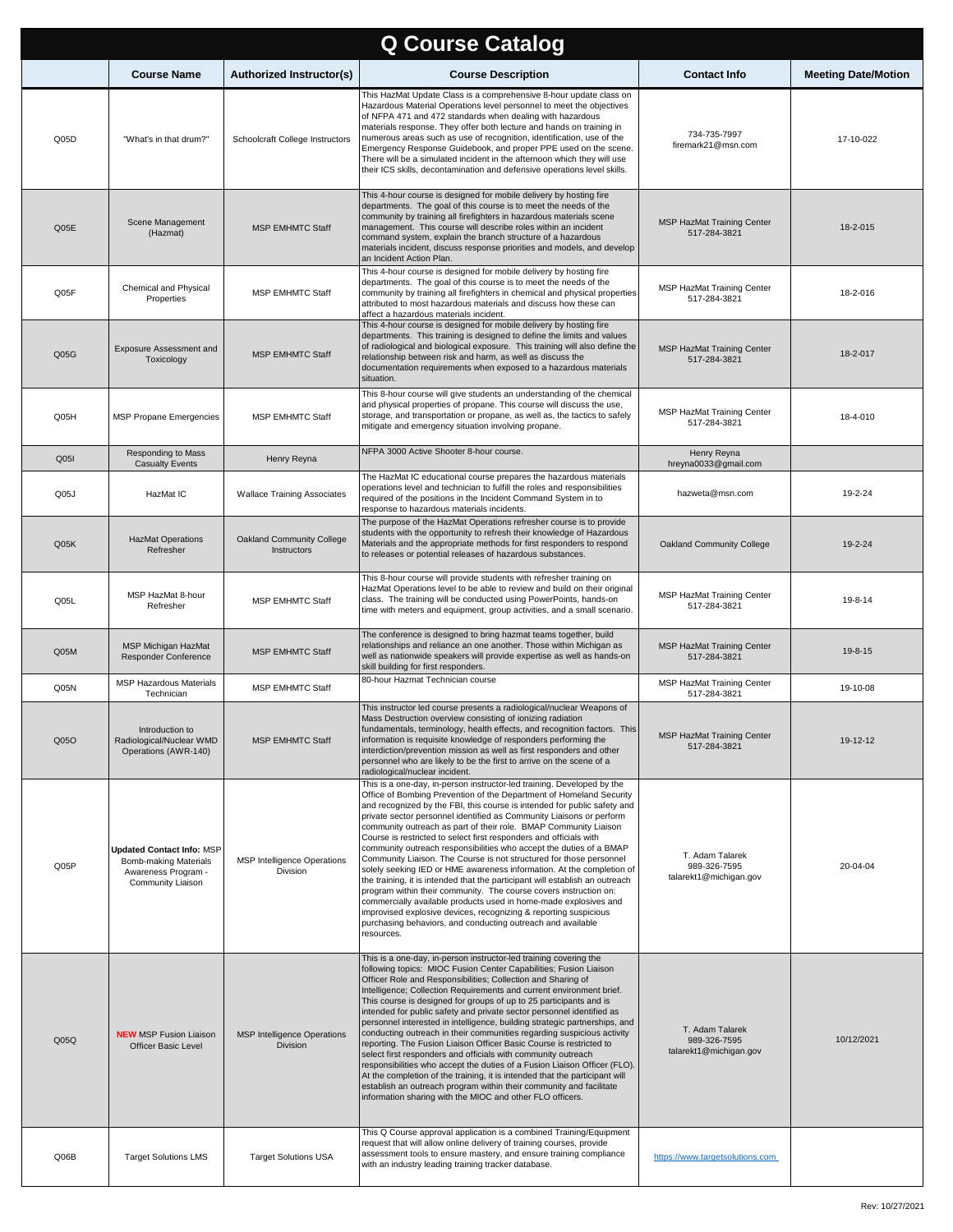| <b>Q Course Catalog</b> |                                                             |                                                       |                                                                                                                                                                                                                                                                                                                                                                                                                                                                                                                                                                                                                                                                                                                                                                                                                                             |                                                     |                            |  |
|-------------------------|-------------------------------------------------------------|-------------------------------------------------------|---------------------------------------------------------------------------------------------------------------------------------------------------------------------------------------------------------------------------------------------------------------------------------------------------------------------------------------------------------------------------------------------------------------------------------------------------------------------------------------------------------------------------------------------------------------------------------------------------------------------------------------------------------------------------------------------------------------------------------------------------------------------------------------------------------------------------------------------|-----------------------------------------------------|----------------------------|--|
|                         | <b>Course Name</b>                                          | <b>Authorized Instructor(s)</b>                       | <b>Course Description</b>                                                                                                                                                                                                                                                                                                                                                                                                                                                                                                                                                                                                                                                                                                                                                                                                                   | <b>Contact Info</b>                                 | <b>Meeting Date/Motion</b> |  |
| Q07C                    | <b>MUSAR Machine Rescue</b><br>Awareness and Operations     | <b>MUSAR Training Foundation</b>                      | Machine rescue awareness and operations training consisting of lecture<br>and lab based practice.                                                                                                                                                                                                                                                                                                                                                                                                                                                                                                                                                                                                                                                                                                                                           | <b>MUSAR</b><br>jcieslik@rochestermi.org            |                            |  |
| Q13A                    | <b>Bus Extrication Class</b>                                | Rescue Resources, LLC                                 |                                                                                                                                                                                                                                                                                                                                                                                                                                                                                                                                                                                                                                                                                                                                                                                                                                             | Steve Funk<br>269-838-1930                          |                            |  |
| Q13B                    | Principles of Large Truck<br>Advanced Extrication           | <b>START Rescue</b>                                   | This program is designed to provide the participant with a working<br>knowledge of rescue considerations for motor vehicle accidents<br>involving large vehicles.                                                                                                                                                                                                                                                                                                                                                                                                                                                                                                                                                                                                                                                                           | CarlHein104@gmail.com                               | 17-2-013                   |  |
| Q13C                    | Vehicle Extrication<br>Technician                           | <b>START Rescue</b>                                   | This 20-hour course is designed to provide technician level auto<br>extrication training for firefighters. The program stresses new vehicle<br>technology, rescuer safety, emergency patient care, scene<br>assessment, hazard control, and extrication tool techniques to provide<br>survival space. It will present the opportunity for firefighters to learn<br>while working on over 40 new FCA vehicles while inside the FCA<br>Proving Grounds in Chelsea, MI.                                                                                                                                                                                                                                                                                                                                                                        | CarlHein104@gmail.com                               |                            |  |
| Q13D                    | <b>Bus Extrication</b>                                      | <b>START Rescue</b>                                   | This 2-day, 12-hour course is based on information included in IFSTA's<br>Principles of Extrication, Maryland Fire and Rescue Institute's Rescue<br>Technician, The Carbusters' School Bus Rescue, state-wide EMS<br>protocols, and several of the training sessions listed on the START<br>Rescue information sheets.                                                                                                                                                                                                                                                                                                                                                                                                                                                                                                                      | CarlHein104@gmail.com                               |                            |  |
| Q13E                    | Vehicle Extrication<br>Technician                           | <b>START Rescue</b>                                   | This 20-hour course is designed to provide technician-level auto<br>extrication training for firefighters. The program stresses new vehicle<br>technology, rescuer safety, emergency patient care, scene<br>assessment, hazard control, and extrication tool techniques to provide<br>survival space.                                                                                                                                                                                                                                                                                                                                                                                                                                                                                                                                       | CarlHein104@gmail.com                               |                            |  |
| Q13F                    | <b>Advanced Vehicle</b><br>Stabilization                    | <b>START Rescue</b>                                   | The curriculum is designed to provide a standardized approach to<br>stabilization techniques for vehicles that are on their sides and roofs.<br>The program will present techniques for lifting vehicles, opening doors,<br>displacing roofs, removing roofs, displacing dashes, and safely<br>removing suspended patients.                                                                                                                                                                                                                                                                                                                                                                                                                                                                                                                 | CarlHein104@gmail.com                               |                            |  |
| Q13G                    | Vehicle Extrication                                         | Matthew Hagarty                                       | 42-hour Extrication level I & II based on Vehicle Extrication Principles<br>and Practices (Jones & Bartlett).                                                                                                                                                                                                                                                                                                                                                                                                                                                                                                                                                                                                                                                                                                                               |                                                     |                            |  |
| Q13H                    | Vehicle/Bus Extrication                                     | Shaun Hughes/Mike Torres                              | This class will review extrication principles, new vehicle technology, and<br>commercial vehicle/bus familiarization. Students will be challenged to<br>work individually and in teams to respond to increasingly complex<br>rescue scenarios.                                                                                                                                                                                                                                                                                                                                                                                                                                                                                                                                                                                              | 269-375-4610                                        | 18-2-012                   |  |
| Q13I                    | Vehicle Extrication - Rescue<br>Level Technician            | <b>START Rescue</b>                                   | This 13-hour course is designed to provide technician-level auto<br>extrication training for firefighters.                                                                                                                                                                                                                                                                                                                                                                                                                                                                                                                                                                                                                                                                                                                                  | CarlHein104@gmail.com                               |                            |  |
| Q15A                    | <b>Flashover Training</b>                                   | Oakland Community College<br>Instructors              | Mobile and site specific Oakland Community College Flashover<br>Training.                                                                                                                                                                                                                                                                                                                                                                                                                                                                                                                                                                                                                                                                                                                                                                   | Oakland Community College                           | 14-8-76                    |  |
| Q15B                    | Airport Live Fire Training<br><b>Hostile Fire Event</b>     | Wade Boat                                             | Airport Mutual Aid training for on-site operations.<br>NFPA 1403 compliant flashover training.                                                                                                                                                                                                                                                                                                                                                                                                                                                                                                                                                                                                                                                                                                                                              |                                                     | 16-12-005                  |  |
| Q15C<br>Q15D            | (Flashover)<br><b>Flashover Training</b>                    | <b>LCC</b> Instructors<br>Shaun Hughes/Eric Burghardt | This course is designed to increase knowledge of fire behavior and to                                                                                                                                                                                                                                                                                                                                                                                                                                                                                                                                                                                                                                                                                                                                                                       | pawlukw@lcc.edu<br>269-375-0487                     | 18-2-013                   |  |
| Q15E                    | Air Port Live Fire Training                                 | <b>ARFF Specialists LLC</b>                           | teach students how to recognize the warning signs of flashover.<br>This course meets the NFPA 403 and 405 standards for maintaining<br>ARFF certification up to date for area fire departments that are in a                                                                                                                                                                                                                                                                                                                                                                                                                                                                                                                                                                                                                                | <b>Brian Drayton</b><br>firefighter4661@hotmail.com |                            |  |
| Q15F                    | Copper Country Live Fire                                    | Jonathon Stone                                        | mutual aid agreement with the Pellston Regional Airport.<br>Live Fire training in compliance with NFPA 1403 quidelines.                                                                                                                                                                                                                                                                                                                                                                                                                                                                                                                                                                                                                                                                                                                     | jcstone@mtu.edu                                     | 19-2-24                    |  |
| Q15G                    | Training<br><b>NWTC Flashover</b><br>Training/Fire Behavior | Jason R. Webber                                       | Northwest Wisconsin Technical College flashover simulator and fire<br>behavior training presented by Jason Webber, Public Safety Training<br>Coordinator from Northwest Technical College in Green Bay, WI.<br>Training is conducted in a Phase 1 training container from Swede<br>Survival Systems providing students with instruction in fireground<br>development, flashover, and backdraft in a controlled environment.<br>Emphasis is on safe fireground operations. Ventilation, fire attack,<br>recognizing flashovers, and escape methods are also covered.                                                                                                                                                                                                                                                                         | jason.weber@nwtc.edu<br>920-498-7175                | $20 - 2 - 11$              |  |
| Q16A                    | Reading Smoke and Tactics                                   | Fire Mark Advantage                                   | The objective of this class is for students to understand the principles,<br>and develop skills to using a technique known as "Reading Smoke".<br>The students will learn rules, guidelines using the four (4) attributes of<br>smoke: Volume, Velocity, Density and Color to gather information to<br>support tactical objectives/tasks that support the fire ground strategy<br>developed by the IC strategic. The second half of this class will be<br>centered around rescue, exposures, confinement, extinguishment,<br>ventilation, RIT, water supply, and many other tasks used during<br>residential fire ground operations.                                                                                                                                                                                                        | 231-206-5372 nsfdchief1@msn.com                     |                            |  |
| Q16B                    | The Art of Reading Smoke                                    | Dave Dodson                                           | The objective of this class is to allow students to understand the<br>principles and develop the skills that will help them predict fire behavior.                                                                                                                                                                                                                                                                                                                                                                                                                                                                                                                                                                                                                                                                                          | Dave Dodson                                         | 19-6-08                    |  |
| Q19B                    | FAA Part 107 Prep for UAV                                   | Michael Magda                                         | The course provides the basic knowledge to establish a firm foundation<br>for a career as a professional commercial sUAS pilot. This is<br>accomplished by the familiarization with regulations (14 CFR Part 107),<br>airspace classification, operating requirements, and flight restrictions,<br>aviation weather sources and effects of weather on sUAS, sUAS<br>loading, emergency procedures, crew resource management, radio<br>communication procedures, performance of sUAS, physiological effects<br>of drugs and alcohol, aeronautical decision making and judgment,<br>airport operations, and maintenance and preflight inspection<br>procedures. Successful passage of FAA Remote Pilot UAS rating<br>certificate should place students in a positive position for employment<br>in the commercial sUAS field upon graduation. | Michael Magda<br>michaelmagda@hotmail.com           | 19-4-09                    |  |
| Q19C                    | UAS Drone Operations -<br>Wehrwein                          |                                                       | The course goal is to demonstrate competency in the UAS Program<br>FAA part 107. The lecture will include preparation for FAA Part 107<br>Gary Wehrwein & Jason Harrison including preflight checklist, UAS operations, and a variety of safety<br>issues the pilot in command may face during missions. The student will<br>be evaluated by the instructor.                                                                                                                                                                                                                                                                                                                                                                                                                                                                                | wehrweing@ctwfd.org<br>586-242-5125                 | $20 - 2 - 11$              |  |
| Q19D                    | <b>NEW</b> Unmanned Vehicle<br>Public Safety Ground School  | Matt Rybar                                            | The course is a 2 day seminar with hands on exercises intended to<br>prepare the students to pass the FAA Part 107 course. The course will<br>provide students with knowledge on how to safely and effectively<br>develop, implement, and use a drone program within their department<br>following applicable laws and standards. A full class course is<br>attached. The first day is lecture while the second day is hands on.                                                                                                                                                                                                                                                                                                                                                                                                            | Matt Rybar<br>616-916-0007<br>matt@uvt.us           | 10/12/2021                 |  |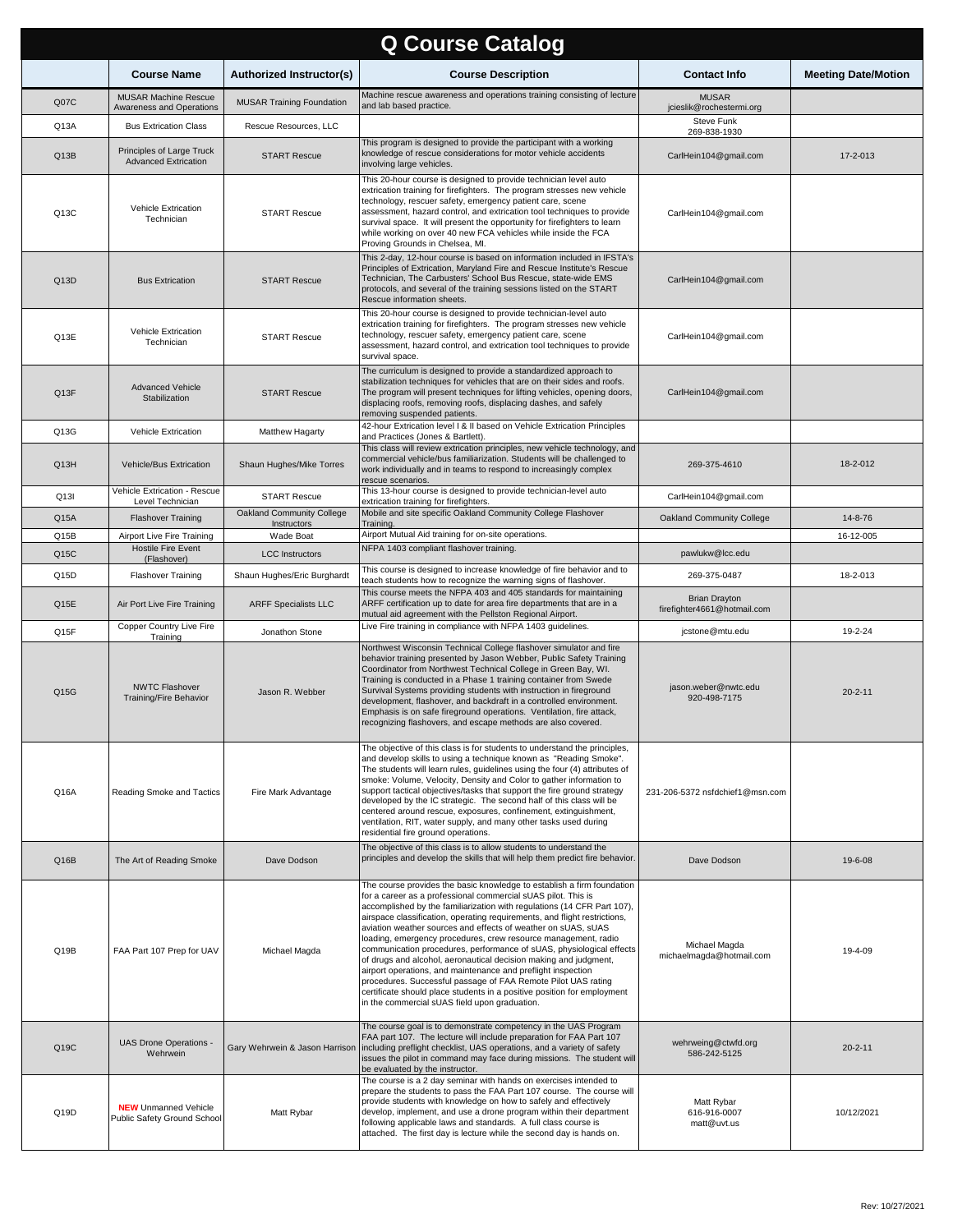| <b>Q Course Catalog</b> |                                                                               |                                             |                                                                                                                                                                                                                                                                                                                                                                                                                                                                                                                                                                                                                                                |                                                     |                            |  |
|-------------------------|-------------------------------------------------------------------------------|---------------------------------------------|------------------------------------------------------------------------------------------------------------------------------------------------------------------------------------------------------------------------------------------------------------------------------------------------------------------------------------------------------------------------------------------------------------------------------------------------------------------------------------------------------------------------------------------------------------------------------------------------------------------------------------------------|-----------------------------------------------------|----------------------------|--|
|                         | <b>Course Name</b>                                                            | Authorized Instructor(s)                    | <b>Course Description</b>                                                                                                                                                                                                                                                                                                                                                                                                                                                                                                                                                                                                                      | <b>Contact Info</b>                                 | <b>Meeting Date/Motion</b> |  |
| Q22A                    | ICS Table Top for Multi<br>Company                                            | Fire Mark Advantage                         | This course utilizes a table top exercise to reinforce advanced ICS<br>concepts learned through a preceding lecture. The table top exercise<br>uses information from an actual multi-alarm warehouse fire with various<br>scenario evolutions that effectively exercises the command and general<br>staff ICS functions along with branches, divisions and groups. The<br>development of a written action plan is also practiced utilizing standard<br>ICS forms.                                                                                                                                                                              | 231-206-5372 nsfdchief1@msn.com                     |                            |  |
| Q22B                    | SOFA Advanced Fire<br>Ground Resource<br>Management                           | <b>SOFA Instructors</b>                     | Provides students with the opportunity to improve and enhance their<br>abilities to manage resources on the fire ground of large scale incidents<br>and 2nd or subsequent alarms through both lecture and table top<br>exercises. Students will participate in scenarios that involve problem<br>solving in an effort to maximize their effectiveness as an incident<br>commander on a fire ground.                                                                                                                                                                                                                                            | rginther@beverlyhillspolice.com<br>248-721-0758     | $20 - 2 - 11$              |  |
| Q22C                    | SOFA Basic Fire Ground<br>Resource Management                                 | <b>SOFA Instructors</b>                     | Provides students with the opportunity to improve and enhance their<br>abilities to manage resources on the fire ground through both lecture<br>and table top exercises. Students will participate in scenarios that<br>involve problem solving in an effort to maximize their effectiveness as<br>an incident commander on a fire ground.                                                                                                                                                                                                                                                                                                     | rginther@beverlyhillspolice.com<br>248-721-0758     | $20 - 2 - 11$              |  |
| Q22D                    | SOFA Mid-Rise and High-<br>Rise Fire Ground Operations                        | <b>SOFA Instructors</b>                     | The course will provide students with the opportunity to improve and<br>enhance their abilities to operate at the scene of a multi-level structure<br>through both lecture and practical exercises. Students will participate in<br>practical scenarios that involve fire suppression, search and rescue,<br>vertical ventilation, and aerial operations.                                                                                                                                                                                                                                                                                      | rginther@beverlyhillspolice.com<br>248-721-0758     | 11/10/2020                 |  |
| Q22E                    | <b>Midwest Fire Tactics</b><br>Training: The Search for<br><b>THEM</b>        | Midwest Fire Tactics & Training             | This course will cover: overview of victim search and rescue with<br>potential personal and crew limitations; understanding and operating<br>potential IDLH environment; establishing safety guidelines; victim<br>treatment and removal techniques; the emotional element of rescues<br>and it's effect on the rescuer; preplanning operations and mutual aid;<br>field training and victim scenarios utilizing knowledge gained to conduct<br>self rescues, victim rescues and how to handle and remove multiple<br>victims in structural firefighting operations; debriefing and establishing<br>SOPs/SOGs, training, and equipment needed. | Midwest Fire Tactics and Training, 906-<br>290-0407 | 2/9/2021                   |  |
| Q23A                    | Offensive Exterior<br>Operations                                              | Fire Mark Advantage                         | This course explores tactical options to be used when the tradition<br>offensive/defensive strategies are either inappropriate, ineffective or<br>unavailable. A discussion on fire department culture, both past and<br>present, lays the groundwork for the selection of a tactical position.<br>Offensive Exterior Operations is a method of operation that combines<br>the aggressiveness of an interior attack with the safe positioning<br>afforded through a defensive operation.                                                                                                                                                       | 231-206-5372 nsfdchief1@msn.com                     |                            |  |
| Q25A                    | <b>Blue Card</b>                                                              | Authorized Blue Card Instructors            | Blue Card ICS consisting of on-line learning followed by a simulation<br>lab.                                                                                                                                                                                                                                                                                                                                                                                                                                                                                                                                                                  | www.bshifter.com                                    |                            |  |
| Q25B                    | <b>Blue Card Instructor</b>                                                   | Authorized Blue Card Instructors            | Blue Card ICS Instructor program                                                                                                                                                                                                                                                                                                                                                                                                                                                                                                                                                                                                               | www.bshifter.com                                    |                            |  |
| Q28A                    | Northern Chiefs Leadership<br>Conference                                      | Multiple Instructors for Various<br>Courses | Annual Michigan Chiefs Northern Michigan Leadership Conference                                                                                                                                                                                                                                                                                                                                                                                                                                                                                                                                                                                 | www.michiefs.org                                    |                            |  |
| Q28B                    | Michigan Fire Service<br><b>Instructors Conference</b>                        | Multiple Instructors for Various<br>Courses | Michigan Fire Service Instructor's Conference held in October each<br>year in Traverse City. Covers only the registration fee per person and<br>does not include any hotel or other non-reimbursable expenses.                                                                                                                                                                                                                                                                                                                                                                                                                                 | Michigan Fire Service Instructor<br>Association     | 17-10-017                  |  |
| Q28C                    | Michigan Association of Fire<br><b>Chiefs Annual Winter</b><br>Workshop       | Multiple Instructors for Various<br>Courses | Michigan Association of Fire Chiefs Winter Workshop.                                                                                                                                                                                                                                                                                                                                                                                                                                                                                                                                                                                           | info@michiefs.org                                   |                            |  |
| Q28D                    | Michigan Association of Fire<br>Chiefs Annual Summer<br>Leadership Conference | Multiple Instructors for Various<br>Courses | Michigan Association of Fire Chiefs Summer Leadership Conference.                                                                                                                                                                                                                                                                                                                                                                                                                                                                                                                                                                              | info@michiefs.org                                   |                            |  |
| Q28E                    | Michigan Fire Inspectors<br>Society Annual Winter<br>Conference               | Multiple Instructors for Various<br>Courses | Michigan Fire Inspectors Society Winter Conference.                                                                                                                                                                                                                                                                                                                                                                                                                                                                                                                                                                                            | www.mfis.org                                        |                            |  |
| Q28F                    | Western Michigan<br>Association of Fire Chiefs<br>Officer Seminar             | Multiple Instructors for Various<br>Courses | Western Michigan Association of Fire Chiefs annual company officer<br>seminar.                                                                                                                                                                                                                                                                                                                                                                                                                                                                                                                                                                 | www.wmafc.net                                       |                            |  |
| Q28G                    | Michigan Fire Inspectors<br>Society Annual Fall<br>Conference                 | Multiple Instructors for Various<br>Courses | Michigan Fire Inspectors Society Fall Conference                                                                                                                                                                                                                                                                                                                                                                                                                                                                                                                                                                                               | www.mfis.org                                        | 18-6-07                    |  |
| Q28H                    | National Fire Academy:<br>Michigan Weekend                                    | Multiple Instructors for Various<br>Courses | National Fire Academy Michigan Weekend                                                                                                                                                                                                                                                                                                                                                                                                                                                                                                                                                                                                         | Michigan State Firemen's Association                | 19-4-10                    |  |
| Q29B                    | Aerial Ladder and Tower<br>Ladder Operations and<br>Placement                 | <b>Emergency Vehicle Response</b>           | 10 hours of classroom Aerial and Tower instruction, 6 hours of practical<br>evolutions. Total of two (2) 8-hour days of training for up to 30<br>students. October 14 & 15                                                                                                                                                                                                                                                                                                                                                                                                                                                                     | Mike Wilber                                         | 17-10-026                  |  |
| Q29C                    | <b>Truck Company Operations</b>                                               | Oakland Community College<br>Instructors    | The purpose of the Truck Company Operations course is to provide<br>students the opportunity to hone their firefighting skills in a natural gas-<br>supplied live fire training tower. Students will gain knowledge, skills,<br>and abilities to perform aerial apparatus placement, ground ladder<br>placement, ventilation, utility control, forcible entry, and search and<br>rescue in a safe and efficient manner.                                                                                                                                                                                                                        | Oakland Community College                           |                            |  |
| Q30B                    | Tactics for the Due Engines                                                   | Tom Sitz                                    | 4-hour dynamic class focusing on strategies and tactics for the first due<br>apparatus.                                                                                                                                                                                                                                                                                                                                                                                                                                                                                                                                                        | tnt106@windstream.net<br>(440) 667-0870             | 16-12-007                  |  |
| Q30C                    | Engine Company<br>Operations                                                  | Oakland Community College<br>Instructors    | The purpose of the Engine Company Operations course is to provide<br>students the opportunity to hone their firefighting skills in a natural gas-<br>supplied live fire training tower. Students will gain knowledge, skills,<br>and abilities to obtain a water supply, estimate hose stretches, and<br>operate as an engine company with the goal of getting water on the fire<br>in the safest, most efficient manner.                                                                                                                                                                                                                      | Oakland Community College                           |                            |  |
| Q30D                    | The First Five                                                                | Fortitude Fire LLC                          | This class seeks to make for a more effective engine company during<br>initial operations on the fireground. Students will focus on setting<br>themselves up for success and learning to be efficient in both their<br>decisions and actions.                                                                                                                                                                                                                                                                                                                                                                                                  | fortitudefirellc@gmail.com                          | 18-4-09                    |  |
| Q30E                    | Fire Engine Operator -<br>Practical                                           | Oakland Community College<br>Instructors    | The purpose of the Fire Engine Operator - Practical course is to<br>provide students the opportunity to hone their pump operation skills<br>through practical hands on training. Students will gain the KSA's<br>(knowledge, skills, abilities) to obtain a water supply, estimate hose<br>stretches, operate fire apparatus pumps, manage multiple lines, and<br>problem solve in an effort to maximize the effectiveness of the fire<br>apparatus on a fire ground. This course is intended to add additional<br>practical training to reinforce the objectives covered in the MFFTC<br>Pump Operator course.                                | Oakland Community College                           | 18-4-011                   |  |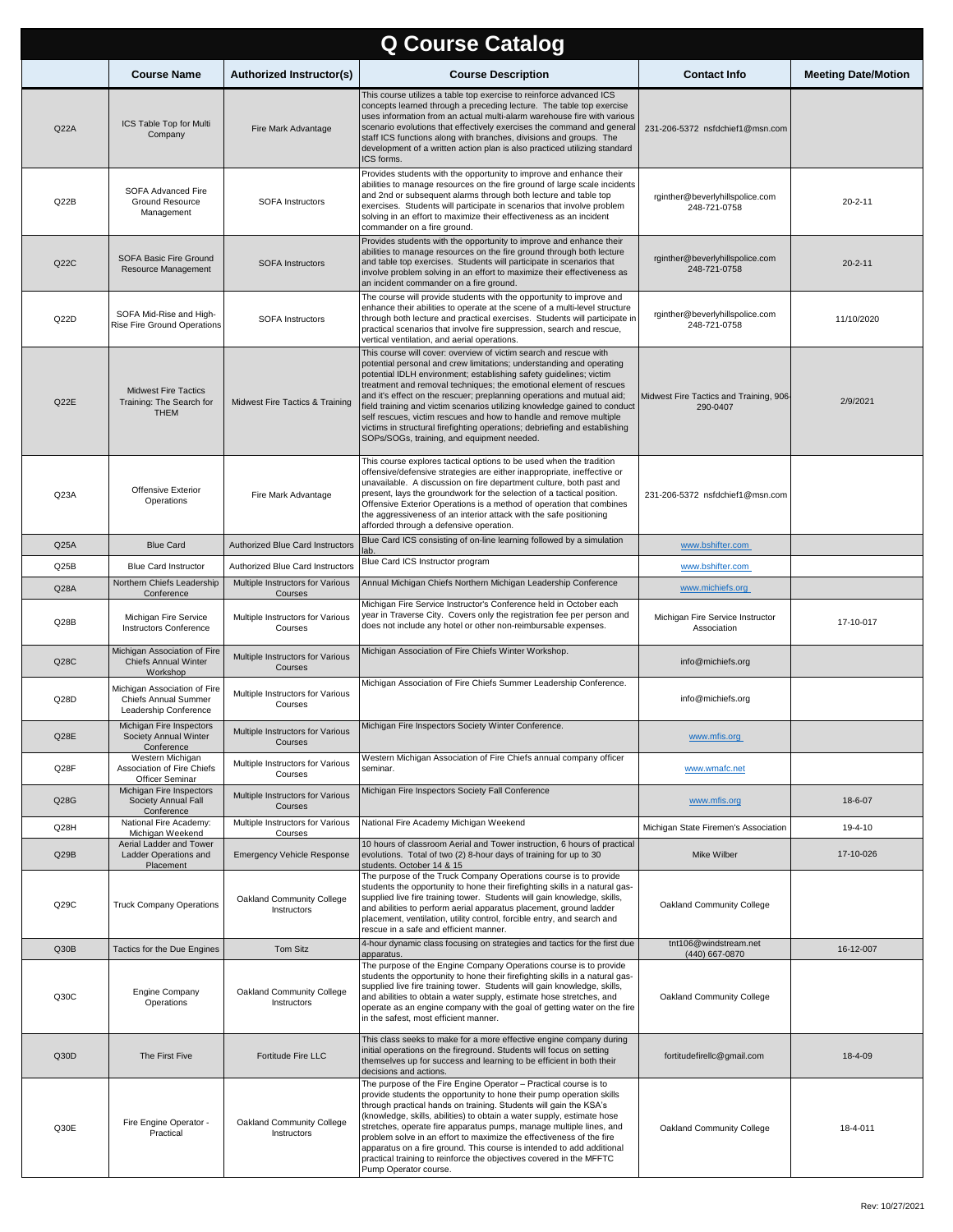| <b>Q Course Catalog</b> |                                                                         |                                                           |                                                                                                                                                                                                                                                                                                                                                                                                                                                                                                                                                                                                                                                                                                                                               |                                                         |                            |  |
|-------------------------|-------------------------------------------------------------------------|-----------------------------------------------------------|-----------------------------------------------------------------------------------------------------------------------------------------------------------------------------------------------------------------------------------------------------------------------------------------------------------------------------------------------------------------------------------------------------------------------------------------------------------------------------------------------------------------------------------------------------------------------------------------------------------------------------------------------------------------------------------------------------------------------------------------------|---------------------------------------------------------|----------------------------|--|
|                         | <b>Course Name</b>                                                      | <b>Authorized Instructor(s)</b>                           | <b>Course Description</b>                                                                                                                                                                                                                                                                                                                                                                                                                                                                                                                                                                                                                                                                                                                     | <b>Contact Info</b>                                     | <b>Meeting Date/Motion</b> |  |
| Q30F                    | <b>CRF Engine Company</b><br>Operations                                 | <b>Traditions Training</b>                                | The class will focus on the cornerstone of effective engine company<br>operations: getting attack hoselines in place for firefighting.                                                                                                                                                                                                                                                                                                                                                                                                                                                                                                                                                                                                        | nmartin@combatreadyfire.com                             | 19-2-24                    |  |
| Q30G                    | <b>CRF Truck Company</b><br>Operations                                  | <b>Traditions Training</b>                                | This class will focus on the cornerstone of effective truck company<br>operations including: forcible entry techniques, ground ladder<br>operations, search operations, ventilation, and truck company<br>placement and operations.                                                                                                                                                                                                                                                                                                                                                                                                                                                                                                           | nmartin@combatreadyfire.com                             | 19-2-24                    |  |
| Q30H                    | OCC Advanced Fire Engine<br>Operator                                    | <b>Oakland Community College</b><br>Instructors           | The purpose of the Advanced Fire Engine Operator course is to provide<br>students the opportunity to refresh and master their pump operation<br>skills through both lecture and practical applications.                                                                                                                                                                                                                                                                                                                                                                                                                                                                                                                                       | Oakland Community College                               | 19-2-24                    |  |
| Q30J                    | Fire Dynamics and the Fire<br>Ground                                    | P.J. Norwood and Sean Gray                                | This class will show the symbiotic mutualistic relationship between Fire<br>Dynamics and the Fire Ground.                                                                                                                                                                                                                                                                                                                                                                                                                                                                                                                                                                                                                                     | ffseangray@gmail.com                                    | 19-6-12                    |  |
| Q30K                    | When Seconds Count - We<br>count Seconds                                | FD Tactics Training                                       | The 8-hour Lecture "When Seconds Count, We Count Seconds" is<br>intended to put into perspective how valuable every second is. Many<br>topics are covered in this lecture to take back time when it is most<br>needed. We will cover methods for time saving in every position from<br>Firefighter to Chief Officer.                                                                                                                                                                                                                                                                                                                                                                                                                          | fdtacticstraining@gmail.com                             | $19 - 8 - 11$              |  |
| Q31B                    | Basement and Cellar Fire<br>Suppression                                 | John Brophy                                               | A NIOSH research based course focusing on recognition and<br>extinguishment of basement and cellar fires.                                                                                                                                                                                                                                                                                                                                                                                                                                                                                                                                                                                                                                     | brophyjohnr@aol.com                                     | 19-10-09                   |  |
| Q33A                    | <b>Trench Rescue</b><br>Awareness/Non-Entry<br>Rescue                   | <b>MUSAR Training Foundation</b>                          | Four (4) lecture combined with Four (4) hands-on/trench equipment<br>familiarization with the goal of first responders having knowledge with<br>the equipment to assist operations and technician level at trench<br>responses.                                                                                                                                                                                                                                                                                                                                                                                                                                                                                                               | www.musartf.org                                         | 19-6-09                    |  |
| Q36B                    | Trench Rescue-Advanced<br><b>Technician Level</b>                       | <b>MUSAR Training Foundation</b>                          | NFPA 1006/1670 Trench Level II. Excavating, trenching and shoring.                                                                                                                                                                                                                                                                                                                                                                                                                                                                                                                                                                                                                                                                            | www.musartf.org                                         | 16-12-10                   |  |
| Q36C                    | <b>Trench Shoring Symposium</b>                                         | <b>MUSAR Training Foundation</b>                          | 50-hour advanced trench/excavation shoring symposium.                                                                                                                                                                                                                                                                                                                                                                                                                                                                                                                                                                                                                                                                                         | www.musartf.org                                         |                            |  |
| Q36D                    | Trench Rescue Awareness:<br>The Dangers of Dirt                         | Eric Burghardt                                            | A trench/excavation rescue is a very dangerous situation for everyone<br>involved. First responders need to know what those dangers are<br>before they respond to an emergency. This course is designed to<br>inform responders, leaders, and industry professionals to the dangers<br>of trench and excavation emergencies.                                                                                                                                                                                                                                                                                                                                                                                                                  | Eric Burghardt, 269-598-4441.<br>eburghardt@oshtemo.org | 2/9/2021                   |  |
| Q37A                    | SOFA Rapid Intervention<br>Team                                         | <b>SOFA Instructors</b>                                   | Rapid Intervention training taught and hosted by South Oakland Fire<br>Authority instructors                                                                                                                                                                                                                                                                                                                                                                                                                                                                                                                                                                                                                                                  | rginther@beverlyhillspolice.com<br>248-721-0758         |                            |  |
| Q37B                    | IAFF Fire Ground Survival                                               | Ona Lee Hoard                                             | The purpose of the Fire Ground Survival program is to ensure that<br>training for May Day operations are consistent between all fire fighter,<br>company officers, and chief officers.                                                                                                                                                                                                                                                                                                                                                                                                                                                                                                                                                        | 989-759-1376                                            | 16-10-12                   |  |
| Q37C                    | Fire Ground Survival<br>Incident Safety Officer                         | <b>Billy Goldfeder</b><br>Fire Department Safety Officers | Fire Ground Survival seminar.<br>16-hour Incident Safety Officer program                                                                                                                                                                                                                                                                                                                                                                                                                                                                                                                                                                                                                                                                      | www.modernfirebehavior.com                              | 16-12-006                  |  |
| Q37D                    | Academy                                                                 | Association                                               | Identify when to call a May Day, self-rescue techniques, RIC positions                                                                                                                                                                                                                                                                                                                                                                                                                                                                                                                                                                                                                                                                        | 248-880-1864                                            | 16-12-016                  |  |
| Q37E                    | Recon RIT                                                               | Oakland Community College<br><b>Instructors</b>           | and command actions. These two 3-day courses will teach firefighters<br>techniques for rapid removal of downed firefighters and how to protect<br>in place while supplying air in an IDLH environment. The instruction<br>from Oakland Community College will teach search techniques, tool<br>utilization and run various scenarios to apply these skills.                                                                                                                                                                                                                                                                                                                                                                                   | 248-232-4580                                            | 17-10-024                  |  |
| Q37F                    | SOFA Auto Aid Initial<br>Response                                       | <b>SOFA Instructors</b>                                   | This will be scenario based training, held at Oakland Community<br>College's CREST Center, which will include the training topics of Rapid<br>Intervention Crew, Relay Pumping including Standpipe Operations,<br>Strategy and Tactics including managing a fire ground and Ventilation.<br>The training will be held over two days and approximately 100<br>firefighters will participate between the four agencies.                                                                                                                                                                                                                                                                                                                         | 248-721-0758<br>rginther@beverlyhillspolice.com         | 17-10-014                  |  |
| Q37G                    | RIT, Fire Attack, Fire<br>Streams, Rescue, Firefighter<br><b>Skills</b> | Oakland Community College<br>Instructors                  | The Oakland Fire Training Institute offers training that provides<br>firefighters with compressive training environment that allows simulated<br>real life multistory firefighter practice, for firefighter students. Students<br>will practice and build personal safety skills (and preparing them to be<br>members of a RIT). Skills include SCBA usage and emergencies,<br>advancing hose lines for fire attack and rescue. They will also learn<br>and practice the individual techniques and skills involved in firefighter<br>rescue. Fire ground operation (proactive tasks, tool use, staging and<br>more) will be demonstrated and student practice of many basic fire<br>ground operations will be part of the skill based format. | 248-232-4580                                            | 17-10-025                  |  |
| Q37H                    | Rapid Intervention Team<br>Training                                     | Steve Stawecki                                            | This 16-hour curriculum focuses on rapid intervention team functions to<br>improve skills of first responders.                                                                                                                                                                                                                                                                                                                                                                                                                                                                                                                                                                                                                                | ffemtstu@yahoo.com;<br>586-372-5655                     |                            |  |
| Q37J                    | Fire Ground Survival and<br><b>RIT</b>                                  | John Skelly III                                           | The Fire Ground Survival and Rapid Intervention Teams training<br>teaches students the attitudes and techniques to help them survive on<br>the fire ground.                                                                                                                                                                                                                                                                                                                                                                                                                                                                                                                                                                                   | skellyj@ctwfd.org                                       | 18-2-020                   |  |
| Q37K                    | Commanding a RIT                                                        | Oakland Community College<br>Instructors                  | The purpose of this course is to provide student the opportunity to<br>enhance their command, communication, and management skills<br>through tactical decision making, and resource application while RIT<br>training scenarios are being performed. Students will gain the KSA's<br>(knowledge, skills, abilities) to manage a RIT team, use a tactical<br>worksheet, use fire-ground communications, and apply resources to<br>rescue downed fire fighters that are involved in a training mayday<br>situation.                                                                                                                                                                                                                            | Oakland Community College                               | 18-4-014                   |  |
| Q37L                    | RIC <sub>1</sub>                                                        | Tim Lubitz and Ionia County Fire<br>Instructors           | The intent of this program is to show individual firefighters how to save<br>themselves in unexpected situations that may arise on the fire scene. It<br>also goes over SCBA in great detail, along with non-conventional tool<br>uses, and mayday recognition. The class reviews calming techniques<br>and ways to make yourself more "rescuable".                                                                                                                                                                                                                                                                                                                                                                                           | t.lubitz@ci.belding.mi.us                               | 18-6-05                    |  |
| Q37M                    | RIC <sub>2</sub>                                                        | Tim Lubitz and Ionia County Fire<br>Instructors           | Different from RIC 1, this class will review on scene RIC operations. It<br>goes over RIC Team operations in all aspects: operating as a team,<br>team duties, locating downed firefighters, firefighter packaging and<br>removal.                                                                                                                                                                                                                                                                                                                                                                                                                                                                                                            | t.lubitz@ci.belding.mi.us                               | 18-6-05                    |  |
| Q37N                    | Fireground Survival/RIT                                                 | Matt Wedde, et al                                         | The program is made up of three modules: Firefighter Survival,<br>Firefighter Rescue, and Rapid Intervention Team Operations. The<br>program, and associated curriculum, exceeds all aspects as outlined in<br>NFPA 1407 Standard for Training Rapid Intervention Crews.                                                                                                                                                                                                                                                                                                                                                                                                                                                                      | Matt Wedde mattwedde@yahoo.com                          |                            |  |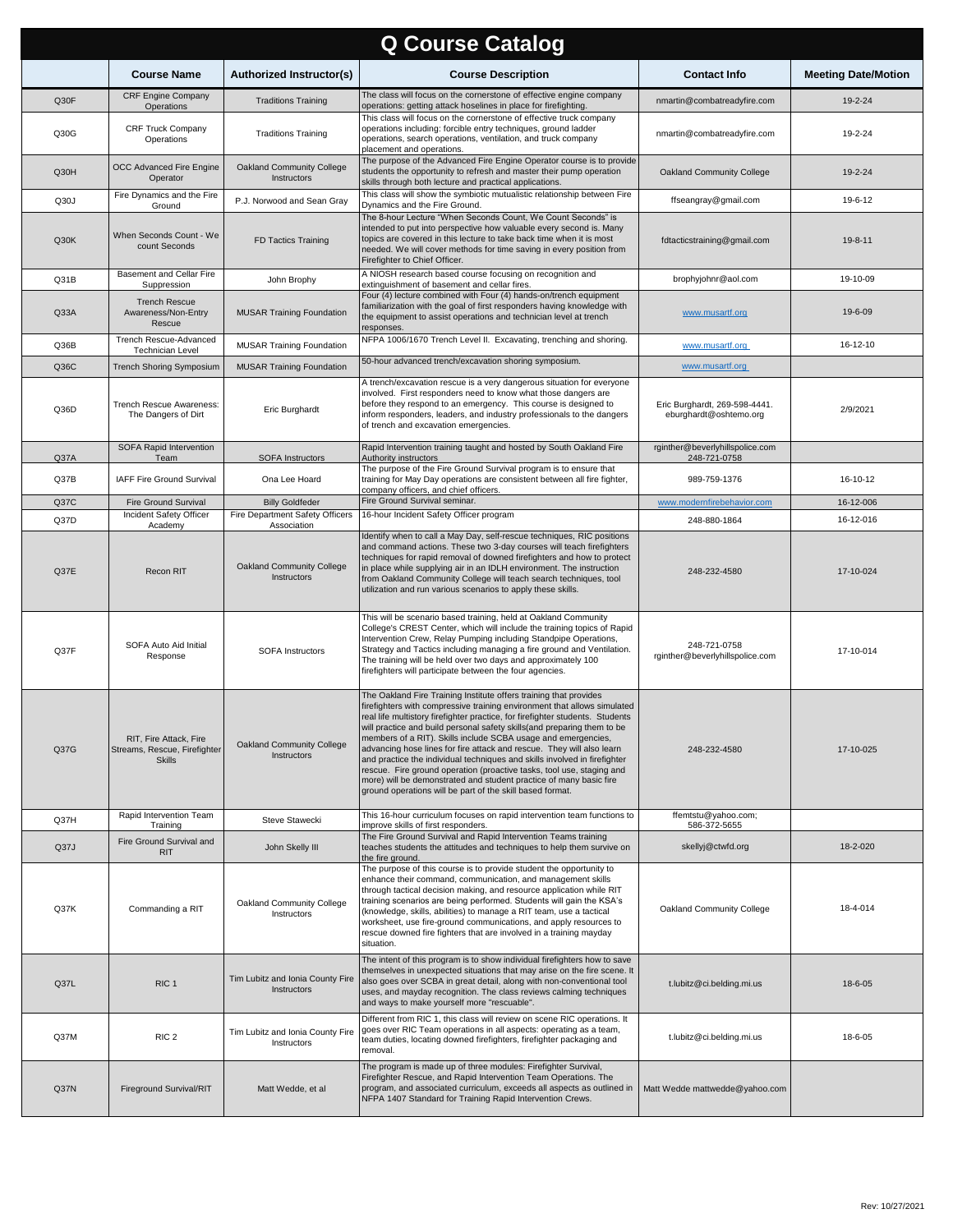| <b>Q Course Catalog</b> |                                                             |                                            |                                                                                                                                                                                                                                                                                                                                                                                                                                                                                                                                                                                                                                                                                                                                                                                                                                                                                                                                                                                                                                                                                                                             |                                                                           |                            |  |
|-------------------------|-------------------------------------------------------------|--------------------------------------------|-----------------------------------------------------------------------------------------------------------------------------------------------------------------------------------------------------------------------------------------------------------------------------------------------------------------------------------------------------------------------------------------------------------------------------------------------------------------------------------------------------------------------------------------------------------------------------------------------------------------------------------------------------------------------------------------------------------------------------------------------------------------------------------------------------------------------------------------------------------------------------------------------------------------------------------------------------------------------------------------------------------------------------------------------------------------------------------------------------------------------------|---------------------------------------------------------------------------|----------------------------|--|
|                         | <b>Course Name</b>                                          | Authorized Instructor(s)                   | <b>Course Description</b>                                                                                                                                                                                                                                                                                                                                                                                                                                                                                                                                                                                                                                                                                                                                                                                                                                                                                                                                                                                                                                                                                                   | <b>Contact Info</b>                                                       | <b>Meeting Date/Motion</b> |  |
| Q37P                    | How to be a HIPP Firefighter                                | Alan Styles                                | Honor, Integrity, Pride, and Passion is what the Fire Service is built on<br>for over 300 years. What does it really mean? Do you have it? Does<br>your organization have it? How do you build it within your organization?<br>This dynamic yet interactive presentation will reenergize and reset your<br>Honor, Integrity, Pride and Passion within yourself. It will give you the<br>motivation to return home to reinvigorate HIPP within your organization                                                                                                                                                                                                                                                                                                                                                                                                                                                                                                                                                                                                                                                             | 231-286-2518,<br>arsams1997@comcast.et                                    | 19-2-24                    |  |
| Q37Q                    | Down and Dirty FF Survival                                  | Alan Styles                                | This course will use a "back to the basics" approach to get students to<br>understand the importance of every firefighter having the skill set to<br>affect self-rescue and function as a member of a Rapid Intervention<br>Team.                                                                                                                                                                                                                                                                                                                                                                                                                                                                                                                                                                                                                                                                                                                                                                                                                                                                                           | 231-286-2518,<br>arsams1997@comcast.et                                    | 19-2-24                    |  |
| Q37R                    | MI/WI Fire & Life Safety<br>Seminar                         | Michigan Fire Inspectors Society           | This 1-day seminar is held in the upper peninsula, usually in Iron<br>Mountain, near the Wisconsin border. This seminar targets fire<br>inspectors/firefighters in the northern part of Michigan and Wisconsin<br>who need and want training dealing with fire and safety codes.                                                                                                                                                                                                                                                                                                                                                                                                                                                                                                                                                                                                                                                                                                                                                                                                                                            | <b>MFIS</b><br>www.MFIS.org                                               | 19-2-24                    |  |
| Q37S                    | VES: Beyond the Door                                        | <b>Brothers in Battle LLC</b>              | Beyond the door is not just speaking about physically searching beyond<br>the door but thinking outside the check box that has consumed most<br>VES training.                                                                                                                                                                                                                                                                                                                                                                                                                                                                                                                                                                                                                                                                                                                                                                                                                                                                                                                                                               | www.brothersinbattlellc.com                                               | 19-2-24                    |  |
| Q37T                    | <b>Combat Ready Firefighting</b>                            | <b>Traditions Training</b>                 | This interactive, multi-media based presentation will discuss the<br>presence and effects of complacency in the fire service along with how<br>and why we must combat it.                                                                                                                                                                                                                                                                                                                                                                                                                                                                                                                                                                                                                                                                                                                                                                                                                                                                                                                                                   | nmartin@combatreadyfire.com                                               | 19-2-24                    |  |
| Q37U                    | RIT - Awareness                                             | John Brophy                                | <b>RIT Awareness</b>                                                                                                                                                                                                                                                                                                                                                                                                                                                                                                                                                                                                                                                                                                                                                                                                                                                                                                                                                                                                                                                                                                        | John Brophy<br>brophyjohnr@aol.com                                        | 19-6-10                    |  |
| Q37V                    | RIT - Operations                                            | John Brophy                                | <b>RIT Operations</b>                                                                                                                                                                                                                                                                                                                                                                                                                                                                                                                                                                                                                                                                                                                                                                                                                                                                                                                                                                                                                                                                                                       | John Brophy<br>brophyjohnr@aol.com                                        | 19-6-11                    |  |
| Q37W                    | RIT Survival Techniques (8<br>hr.) - Connell                | Brent Connell, Josh Cole, Jeff<br>Tody     | Classroom followed by hands on instruction including: Emergency air<br>supply, assessing and packaging a firefighter, drags and carries,<br>entanglement drills, SCBA emergencies, and disoriented firefighter.                                                                                                                                                                                                                                                                                                                                                                                                                                                                                                                                                                                                                                                                                                                                                                                                                                                                                                             | 810-614-6490<br>bconnell1169@gmail.com                                    | $20 - 2 - 11$              |  |
| Q <sub>37X</sub>        | RIT Awareness & Ops - On<br>Scene Training Associates       | One Scene Training Associates              | 3 hour lecture and 1 or 2 days of firefighter survival training depending<br>on the department's choice. This course is hands on and requires<br>physical activity.                                                                                                                                                                                                                                                                                                                                                                                                                                                                                                                                                                                                                                                                                                                                                                                                                                                                                                                                                         | 609-743-0166<br>onescenetraining.com                                      | $20 - 2 - 11$              |  |
| Q37Y                    | RIT Survival Techniques (16<br>hr.) - Connell               | Brent Connell, Josh Cole, Jeff<br>Tody     | Classroom followed by hands on instruction including: Emergency air<br>supply, assessing and packaging a firefighter, drags and carries,<br>entanglement drills, SCBA emergencies, and disoriented firefighter.                                                                                                                                                                                                                                                                                                                                                                                                                                                                                                                                                                                                                                                                                                                                                                                                                                                                                                             | 810-614-6490<br>bconnell1169@gmail.com                                    | $20 - 2 - 11$              |  |
| Q37Z                    | MFTS - Rescue Our Crew                                      | Derek Smith                                | This 12 hour course will cover calling the MAYDAY, team building skills<br>and techniques for rescuing a downed firefighter from upper and lower<br>level floors, stairwells, and tight hallways. This will be real world, hands<br>on training for the firefighters who may be assigned to the RIT, or find<br>themselves at the scene where these skills may make the difference<br>between a rescue and a recovery of one of our own.                                                                                                                                                                                                                                                                                                                                                                                                                                                                                                                                                                                                                                                                                    | Meridian Fire Training Solutions LLC<br>basherjr@hotmail.com 607-227-5001 | 11/10/2020                 |  |
| Q38B                    | Rapid Intervention Crew -<br>Awareness                      | Justin Holmes - Brass Alarms               | RIC-Awareness designed to meet the awareness skills aligning with<br>NFPA 1407 (2015).                                                                                                                                                                                                                                                                                                                                                                                                                                                                                                                                                                                                                                                                                                                                                                                                                                                                                                                                                                                                                                      | brassalarms@gmail.com                                                     | 19-10-05                   |  |
| Q38C                    | Rapid Intervention Crew -<br>Operations                     | Justin Holmes - Brass Alarms               | RIC-Operations designed to meet the operations skills aligning with<br>NFPA 1407 (2015).                                                                                                                                                                                                                                                                                                                                                                                                                                                                                                                                                                                                                                                                                                                                                                                                                                                                                                                                                                                                                                    | brassalarms@gmail.com                                                     | 19-10-05                   |  |
| Q39B                    | <b>Traffic Management</b>                                   | Instructors certified by MI-<br>TIME/SHRP2 | 4-hour program designed to teach those responding to be able to<br>identify and understand the hazards and risks present, equip<br>themselves appropriately, and operate in a manner to better protect<br>themselves, our customers and the motoring public from further harm.<br>It also teaches the variety of responders to better work together and<br>practice those skills to enhance the safety and efficiency of the total<br>roadway response team.                                                                                                                                                                                                                                                                                                                                                                                                                                                                                                                                                                                                                                                                | www.michigan.gov/mi-timesafe                                              |                            |  |
| Q39C                    | EVO Liabilities and<br>Strategies                           | 2 the Rescue                               | This 3-hour seminar goes above and beyond any mandated driver<br>training and will modify your driving behavior. It examines your<br>organization's guidelines and covers all of those areas that are critical<br>for safe, legal, and efficient response. Organizational liability; legal<br>privileges and exemptions; reckless disregard and due regard;<br>intersection clearing strategies; POVs, tankers and seat belts; braking<br>capabilities and limitations; emergency equipment limitations; vehicle<br>inspections and maintenance.                                                                                                                                                                                                                                                                                                                                                                                                                                                                                                                                                                            | 616-262-8455<br>twotherescue.com                                          |                            |  |
| Q39E                    | <b>Drivers Training Obstacle</b><br>Course                  | Schoolcraft College Instructors            | Schoolcraft College would provide the instructors, condes, paperwork,<br>certifications even the shade with their Mobile Training Unit. This<br>program sets up and runs the driver training obstacle course.                                                                                                                                                                                                                                                                                                                                                                                                                                                                                                                                                                                                                                                                                                                                                                                                                                                                                                               | Schoolcraft College<br>734-462-4314                                       |                            |  |
| Q39F                    | <b>SAVER Sub-Apparatus</b><br>Vehicle Emergency<br>Response | Schoolcraft College Instructors            | This course is to fill the knowledge, skills and abilities gap that exists<br>related to driving sub-apparatus sized (cars and SUVs) vehicles in a<br>response mode without proper "behind-the-wheel" training. This one-<br>day class will be 1-2 hours of lecture and 6-7 hours of skills<br>improvement training. Both portions are assessed. This program<br>covers many components of MIOSHA Part 74, Michigan PA 300<br>Excerpts, NFPA 1451, ISO, IAFC/VCOS, NFFF-Life Safety Initiative<br>#11. Certificates will be issued to successful students and MI EMS CEs<br>will be available. This course is capped at 15 students due to the<br>required driving time and focused training each student will receive. As<br>a high risk/low frequency event, the instructor to student ratio is 1:3<br>plus a dedicated safety officer. The closed-course, well maintained<br>fleet of vehicles and high caliber instructors make this a very safe<br>program. At a cost of \$300 per student for an all day hands on class to<br>reduce risks and liability it is a great value. \$4,500 each class with 15<br>students. | Schoolcraft College<br>734-462-4314                                       | 17-8-023                   |  |
| Q39H                    | <b>Alternative Fuel Vehicle</b><br>Seminar                  | David S. Stover                            | The Alternative Fuel Vehicle Seminar is designed to instruct first<br>responders how to identify and make safe; for extrication of occupants,<br>the following vehicles at motor vehicle accidents: hybrid, electric,<br>compressed natural gas and liquid natural gas vehicles. This will be<br>accomplished through PowerPoint presentations, visual examination of<br>actual vehicles and use of the web. Objectives covered will include:<br>identification of alternative fueled vehicles, dangers of technical design,<br>proper procedures to safely "power down" and "make safe" the above<br>vehicles, fuel shut off techniques, hands on learning with demo<br>vehicles (no cutting), extrication implications of high strength steel<br>alloys and key locations of high voltage components that are an<br>extrication concern.                                                                                                                                                                                                                                                                                  | dsltover@indepencefire.us                                                 | 17-10-016                  |  |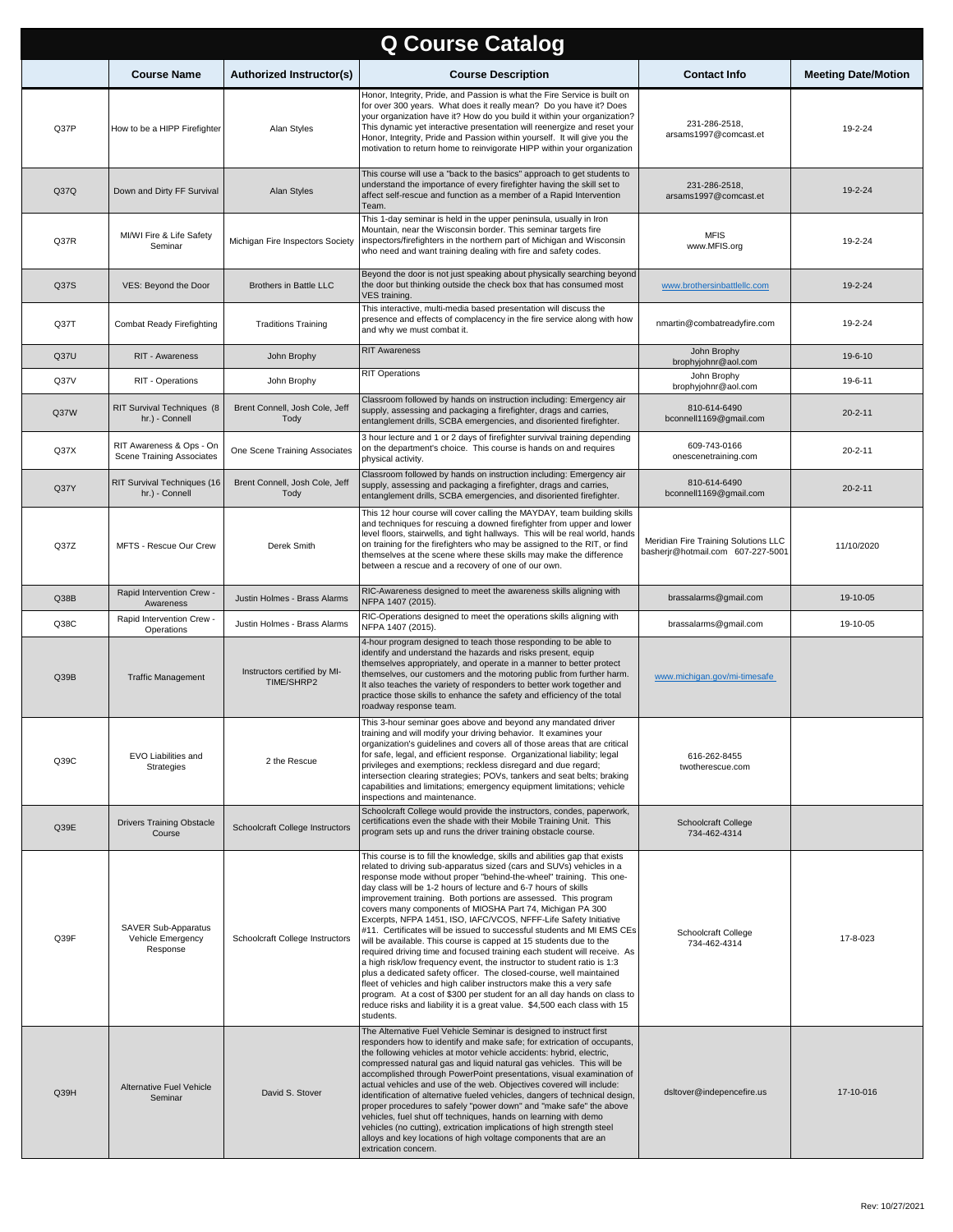| <b>Q Course Catalog</b> |                                                               |                                                    |                                                                                                                                                                                                                                                                                                                                                                                                                                                                                                                                                                                                                                                                                                                                                                                                                                                                     |                                                                           |                            |  |
|-------------------------|---------------------------------------------------------------|----------------------------------------------------|---------------------------------------------------------------------------------------------------------------------------------------------------------------------------------------------------------------------------------------------------------------------------------------------------------------------------------------------------------------------------------------------------------------------------------------------------------------------------------------------------------------------------------------------------------------------------------------------------------------------------------------------------------------------------------------------------------------------------------------------------------------------------------------------------------------------------------------------------------------------|---------------------------------------------------------------------------|----------------------------|--|
|                         | <b>Course Name</b>                                            | Authorized Instructor(s)                           | <b>Course Description</b>                                                                                                                                                                                                                                                                                                                                                                                                                                                                                                                                                                                                                                                                                                                                                                                                                                           | <b>Contact Info</b>                                                       | <b>Meeting Date/Motion</b> |  |
| Q39I                    | <b>Highway Incident Safety</b>                                | Jack Sullivan                                      | An overview of the safety hazards present at roadway incidents and a<br>series of "best practices" designed to help protect emergency response<br>personnel, save lives, prevent injuries and clear incidents quickly to<br>resume normal traffic flow. Incidents involving emergency personnel<br>struck by vehicles while working emergency scenes on all types of<br>roadways are reviewed and discussed and recommendations on how to<br>protect your personnel and the incident scene are presented. The<br>goals are to create awareness of a rapidly growing operations hazard,<br>to encourage the development of training and SOPs/SOGs to<br>safeguard personnel, other motorists and victims of the original<br>incidents while operating on roads and highways, and to provide for<br>safe quick clearance to restore traffic flow as soon as possible. | jack.sullivan@lcinnovations.com<br>Cell: 804-514-3766<br>Ph: 804-340-6085 | 17-10-011                  |  |
| Q39J                    | <b>RFA Ethanol Emergency</b><br>Response                      | Jerry Becker                                       | This course is designed for individuals who will respond to ethanol-<br>related emergencies as well as those who work at fixed-facilities and<br>transport fuel.                                                                                                                                                                                                                                                                                                                                                                                                                                                                                                                                                                                                                                                                                                    | Jerry Becker,<br>BECKERJ@CLARECO.NET                                      |                            |  |
| Q39K                    | <b>NEW Electric Vehicle</b><br>Response                       | Patrick Durham                                     | This 2 hour lecture will discuss the many challenges electric vehicles<br>will pose to firefighters. Patrick developed this course based on his<br>personal knowledge gained while designing electric vehicle battery<br>structures, combined with information from the NFPA field guide for<br>alternative fueled vehicles. The agenda will include:<br>Electric Vehicle (EV) Background; EV Construction; EV General<br>Response; EV Extrication Response; EV Vehicle Fire Response<br>Post Incident Considerations; High Voltage Batteries - Infrastructure                                                                                                                                                                                                                                                                                                      | Patrick Durham 248-550-6135<br>stachedtraining@gmail.com                  | 10/12/2021                 |  |
| Q40A                    | Swift Water Course                                            | Dive Rescue International                          | 3-day course on the inherent dangers of fast current rescues.                                                                                                                                                                                                                                                                                                                                                                                                                                                                                                                                                                                                                                                                                                                                                                                                       | 800-248-3483                                                              | 15-08-004                  |  |
| Q40B                    | Water Response/Rescue-<br>Awareness/Operations                | Kristopher Lussenden                               | NFPA 1670 for Water Search and Rescue Awareness. Operations<br>level.                                                                                                                                                                                                                                                                                                                                                                                                                                                                                                                                                                                                                                                                                                                                                                                               | klussenden@gmail.com                                                      | 16-12-011                  |  |
| Q40C                    | Surface Water Rescue                                          | <b>MUSAR Training Foundation</b>                   | NFPA 1670 and NFPA 1006 related to use and selection of PPE and<br>specific rescue techniques related to surface water rescue.                                                                                                                                                                                                                                                                                                                                                                                                                                                                                                                                                                                                                                                                                                                                      | www.musartf.org                                                           | 16-12-013                  |  |
| Q40D                    | Basic River Rescue -                                          | Michigan Rescue Concepts                           | Shore and boat assisted rescue. Throw bag and tag line training.                                                                                                                                                                                                                                                                                                                                                                                                                                                                                                                                                                                                                                                                                                                                                                                                    | www.michiganrescueconcepts.com                                            |                            |  |
| Q40E                    | Operations<br>Swift Water Rescue                              | Michigan Rescue Concepts                           | SWIFTWATER/FLOOD RESCUE - This is a three day course.<br>Students who successfully complete the classroom portion, practical<br>evolutions, and final exam will receive "Technician Level" certification<br>compliant with NFPA 1670 & NFPA 1006. Class size may range from<br>10 - 25 students. This course takes the student through the Awareness<br>and Level training according to NFPA guidelines. This course covers<br>swiftwater/flood rescue operations, throw bag techniques, shore and<br>boat based rescue, offensive and defensive swimming, reading the<br>river/flood for hazards, self rescue techniques, entrapment, rescue and<br>rope rigging.                                                                                                                                                                                                  | www.michiganrescueconcepts.com                                            | 18-4-017                   |  |
| Q40F                    | <b>Engine Operations</b>                                      | <b>Brass Alarms Training</b>                       | 8-hour course that will cover hose lays and stretches. This is an active<br>hands-on day with lecture in the early morning, followed by hands-on.                                                                                                                                                                                                                                                                                                                                                                                                                                                                                                                                                                                                                                                                                                                   | brassalarms@gmail.com                                                     | 18-6-09                    |  |
| Q42A                    | Responding to Utility<br>Emergencies course                   | Doug DeBest                                        | This course is designed to increase the emergency responder's<br>knowledge of electricity and natural gas. This 12-hour course includes<br>both electrical and gas response for defensive operations.                                                                                                                                                                                                                                                                                                                                                                                                                                                                                                                                                                                                                                                               | debestfire@hotmail.com                                                    | 15-08-006                  |  |
| Q42B                    | <b>DTE/MFSIA Electrical Safety</b><br><b>Training Program</b> | <b>MFSIA Authorized Instructors</b><br>through TtT | The Electrical Safety Program consists of printed materials, video<br>content, and a formal instructor led course to educate firefighters within<br>the DTE Electric service territory on basic to advanced electrical<br>emergencies. Initially this will be held in the DTE 13 county area but is<br>open in other areas as well.                                                                                                                                                                                                                                                                                                                                                                                                                                                                                                                                 | 313-235-3809<br>russel.pogats@dteenergy.com                               | 19-12-13                   |  |
| <b>Q44A</b>             | <b>Training for Failure</b>                                   | Dr. Richard Gasaway                                | Mental Management of Emergencies Seminar<br>Training responders to recognize, assess, and negotiate the different                                                                                                                                                                                                                                                                                                                                                                                                                                                                                                                                                                                                                                                                                                                                                   | www.richgasaway.com                                                       | 15-06-007                  |  |
| Q45A                    | <b>Forcible Entry</b>                                         | Search and Destroy, LLC                            | types of doors and locks.                                                                                                                                                                                                                                                                                                                                                                                                                                                                                                                                                                                                                                                                                                                                                                                                                                           | 586-231-1478                                                              | 15-06-008                  |  |
| Q45B                    | K-12 Rotary Saw Operations                                    | Rise Above Fire Training                           | Blade selection, small engine basics, safe handling, body position,<br>various cutting techniques.                                                                                                                                                                                                                                                                                                                                                                                                                                                                                                                                                                                                                                                                                                                                                                  | riseabovefiretraining@hotmail.com                                         |                            |  |
| Q45C                    | Through-the-lock                                              | Rise Above Fire Training                           | Tool selection, lock and door size-up, non-destructive entry.                                                                                                                                                                                                                                                                                                                                                                                                                                                                                                                                                                                                                                                                                                                                                                                                       | riseabovefiretraining@hotmail.com                                         |                            |  |
| Q45D<br>Q45E            | Irons-Forcible Entry<br>Irons 101                             | Rise Above Fire Training<br>Fortitude Fire LLC     | Tool selection, door and frame size-up, forcing doors.<br>The Irons 101 class strives to bridge the gap between contextual<br>learning and the confidence that can only be gained through hands-on<br>training and repetition. Students will be exposed to numerous facets of<br>forcible entry from pre-planning to door control that will lead to<br>increased proficiency and safety on the fireground.                                                                                                                                                                                                                                                                                                                                                                                                                                                          | riseabovefiretraining@hotmail.com<br>fortitudefirellc@gmail.com           | 18-2-023                   |  |
| Q45F                    | Forcible Entry 4-Hour                                         | Oakland Community College<br>Instructors           | The purpose of this 4-hour course is to provide students the opportunity<br>to develop their forcible entry skills via hands on training with a variety<br>of props. Students will gain the knowledge, skills, and abilities to obtain<br>entry into a building in the safest, most efficient manner to protect life<br>and property.                                                                                                                                                                                                                                                                                                                                                                                                                                                                                                                               | Oakland Community College                                                 | 18-4-012                   |  |
| Q45G                    | Forcible Entry 8-Hour                                         | Oakland Community College<br>Instructors           | The purpose of this 8-hour course is to provide students the opportunity<br>to develop their forcible entry skills via hands on training with a variety<br>of props. Students will gain the knowledge, skills and abilities to obtain<br>entry into a building in the safest, most efficient manner to protect life<br>and property.                                                                                                                                                                                                                                                                                                                                                                                                                                                                                                                                | Oakland Community College                                                 | 18-4-013                   |  |
| Q45H                    | Ventilation / Forcible Entry                                  | <b>Lansing Community College</b><br>Instructors    | Portable trailer that can be delivered to any fire department in Michigan.<br>The roof prop can go from flat to a 12/12 pitch. Trailer also has a<br>forcible entry prop. LCC provides the instructors to run students thru<br>this hands-on learning experience.                                                                                                                                                                                                                                                                                                                                                                                                                                                                                                                                                                                                   | <b>Lansing Community College</b>                                          | 17-8-004                   |  |
| Q45I                    | SOFA Basic Forcible Entry<br>Techniques                       | <b>SOFA Instructors</b>                            | The course will provide students the opportunity to improve and<br>enhance their forcible entry skills to effectively obtain entry into a<br>building in the safest and most efficient manner to protect life and<br>property; through both lecture and practical exercises.                                                                                                                                                                                                                                                                                                                                                                                                                                                                                                                                                                                        | rginther@beverlyhillspolice.com<br>248-721-0758                           | 11/10/2020                 |  |
| Q45J                    | <b>LSSU Forcible Entry</b>                                    | <b>LSSU RTC Instructors</b>                        | This course will cover basic forcible entry principles and methods, as<br>well as give the student the ability to observe, practice, and improve<br>skills on a real world prop.                                                                                                                                                                                                                                                                                                                                                                                                                                                                                                                                                                                                                                                                                    | Lake Superior State University<br>nvaught@lssu.edu                        | 19-2-24                    |  |
| Q45K                    | SOFA Advanced Forcible<br><b>Entry Techniques</b>             | SOFA Instructors                                   | The SOFA Advanced Forcible Entry Techniques course will provide<br>students the opportunity to improve and enhance their forcible entry<br>skills to effectively obtain entry into a building in the safest and most<br>efficient manner to protect life and property; through both lecture and<br>practical skills exercises. Students will participate in practical scenarios<br>that involve on various forcible entry props designed for this purpose.                                                                                                                                                                                                                                                                                                                                                                                                          | rginther@beverlyhillspolice.com<br>248-721-0758                           | 11/10/2020                 |  |
| Q46A                    | <b>Tactical Company and</b><br>Ladder Ops (Live Fire)         | Oakland Community College<br>Instructors           | Oakland Community College on-site training using burn and tower<br>facilities.                                                                                                                                                                                                                                                                                                                                                                                                                                                                                                                                                                                                                                                                                                                                                                                      | Oakland Community College Instructor                                      | 15-10-005                  |  |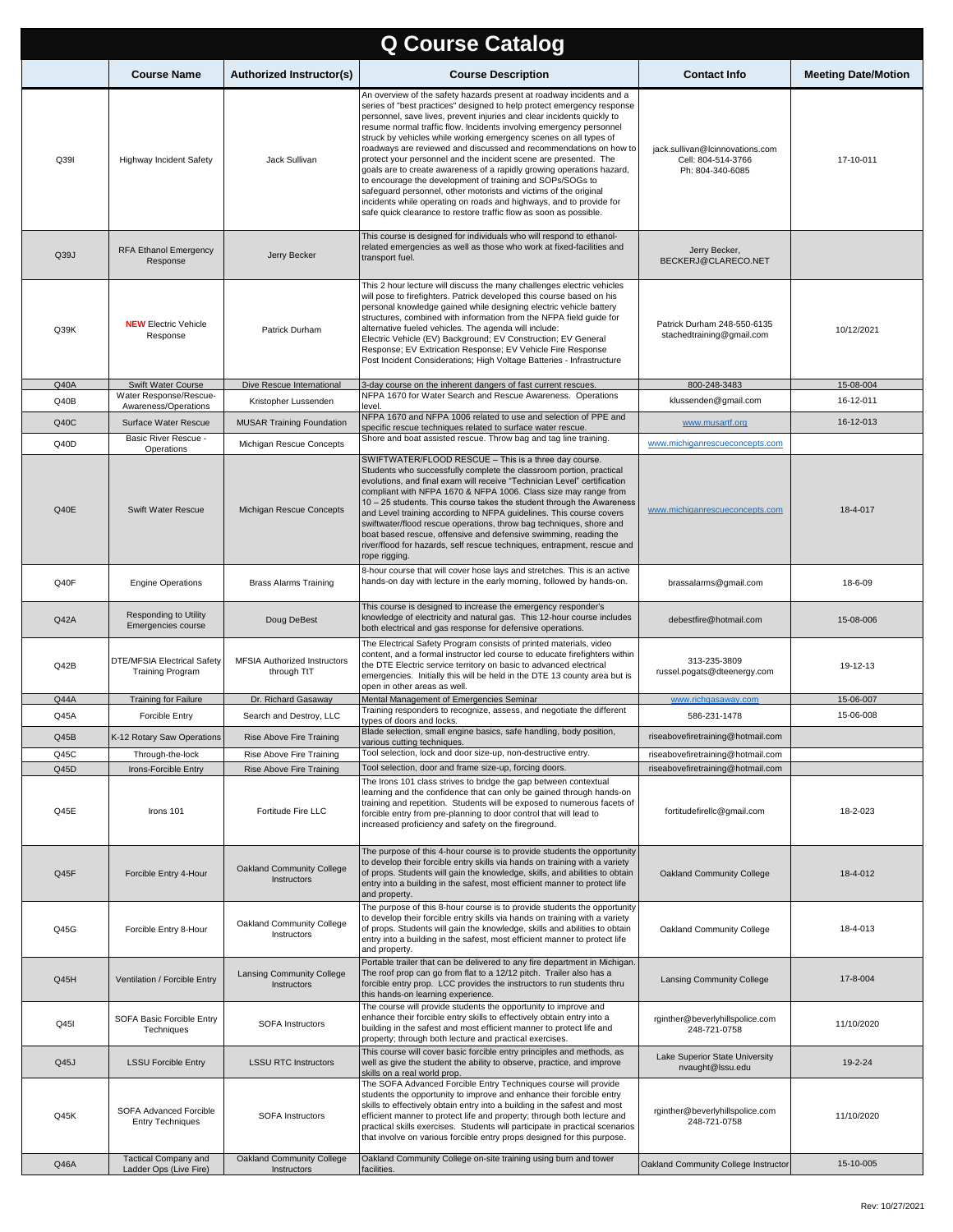|      | <b>Q Course Catalog</b>                                                                |                                                         |                                                                                                                                                                                                                                                                                                                                                                                                                                                                                                                                                                                                                                                                                                                                                                                                                                                                                                                                                                                                         |                                                                                        |                            |  |  |
|------|----------------------------------------------------------------------------------------|---------------------------------------------------------|---------------------------------------------------------------------------------------------------------------------------------------------------------------------------------------------------------------------------------------------------------------------------------------------------------------------------------------------------------------------------------------------------------------------------------------------------------------------------------------------------------------------------------------------------------------------------------------------------------------------------------------------------------------------------------------------------------------------------------------------------------------------------------------------------------------------------------------------------------------------------------------------------------------------------------------------------------------------------------------------------------|----------------------------------------------------------------------------------------|----------------------------|--|--|
|      | <b>Course Name</b>                                                                     | <b>Authorized Instructor(s)</b>                         | <b>Course Description</b>                                                                                                                                                                                                                                                                                                                                                                                                                                                                                                                                                                                                                                                                                                                                                                                                                                                                                                                                                                               | <b>Contact Info</b>                                                                    | <b>Meeting Date/Motion</b> |  |  |
| Q46B | SOFA Basic Ground Ladder<br>Techniques                                                 | <b>SOFA Instructors</b>                                 | This course will provide students the opportunity to improve and<br>enhance their skills to effectively retrieve, carry and deeply ground<br>ladders in the safest and most efficient manner to complete fire ground<br>operational tasks that protect life and property through both lecture and<br>practical skills exercises.                                                                                                                                                                                                                                                                                                                                                                                                                                                                                                                                                                                                                                                                        | rginther@beverlyhillspolice.com<br>248-721-0758                                        | 12/4/2020                  |  |  |
| Q46C | SOFA Advanced Ground<br>Ladder Techniques                                              | <b>SOFA Instructors</b>                                 | The course will provide students with the opportunity to improve and<br>enhance their skills to effectively retrieve, carry, and deploy ground<br>ladders in the safest and most efficient manner to complete fire ground<br>operational tasks that protect life and property through both lecture and<br>practical skills exercises.                                                                                                                                                                                                                                                                                                                                                                                                                                                                                                                                                                                                                                                                   | rginther@beverlyhillspolice.com<br>248-721-0758                                        | 11/10/2020                 |  |  |
| Q47B | Max Fire - Interactive<br>Learning                                                     | Max Fire Training, Inc.                                 | This interactive live fire training simulator will be able to demonstrate<br>rollover/flameover, flashover, backdraft, smoke explosions, volume,<br>velocity, density, and smoke color, thermal layering, flammable limits,<br>door control, flow path, the fire behavior curve, ignition temperature,<br>and pyrolysis. This interactive training prop allows instructors to not just<br>talk about fire behavior but demonstrate the theories and science<br>learned in the classroom.                                                                                                                                                                                                                                                                                                                                                                                                                                                                                                                | maxfirebox.com                                                                         |                            |  |  |
| Q47C | Live Fire Attack                                                                       | Lansing Community College<br>Instructors                | NFPA 1403 compliant live fire training.                                                                                                                                                                                                                                                                                                                                                                                                                                                                                                                                                                                                                                                                                                                                                                                                                                                                                                                                                                 | pawlukw@lcc.edu                                                                        |                            |  |  |
| Q47D | Live Fire Training                                                                     | <b>Rescue Resources LLC</b>                             | Provides comprehensive direction and establishes procedures for the<br>management, safety, and welfare of fire suppression personnel during<br>Live-Fire training evolutions, in compliance with the NFPA 1403<br>Standard on Live-Fire Training Evolutions.                                                                                                                                                                                                                                                                                                                                                                                                                                                                                                                                                                                                                                                                                                                                            | Steve Funk 269-838-1930                                                                | 18-2-005                   |  |  |
| Q47E | <b>MAFD Live Fire</b>                                                                  | <b>Metro Airport Instructors</b>                        | Live ARFF Fire training in compliance with NFPA 1403 standards on<br>live fire training evolutions. These burns will also encompass training<br>for Aircraft Rescue and Firefighting in accordance with AC NO:<br>150/5210-17C FAA guidelines and standards for firefighter training<br>programs. This drill must include at least a pit fire with an aircraft mock-<br>up, using enough fuel to provide a fire that simulates realistic<br>firefighting conditions. The conditions should simulate the type of fire<br>that could be encountered on an air carrier aircraft at the airport. The<br>drill should provide an opportunity for the firefighting team familiarized<br>with the use of all fire extinguishing equipment, enhance their<br>confidence and abilities with the equipment they will use in an actual<br>accident/incident, and develop tactics, strategies, and procedures. If<br>possible, a simulated rescue of aircraft occupants will help create a<br>realistic simulation. | Adam Brown adam.brown@wcaa.us                                                          |                            |  |  |
| Q47F | Positive Pressure Attack and<br>Ventilation                                            | <b>DFD RTC Staff</b>                                    | This course involves careful examination of performing a pressurized<br>fire attack. Participants are intended to fully participate in the course<br>and are expected to competent firefighters.                                                                                                                                                                                                                                                                                                                                                                                                                                                                                                                                                                                                                                                                                                                                                                                                        | Detroit Regional Training Center 313-<br>237-2775                                      |                            |  |  |
| Q47G | SOFA Basic Hose<br>Management & Nozzle<br>Attack                                       | <b>SOFA Instructors</b>                                 | This course will provide students the opportunity to improve and<br>enhance their hose line deployment and control skills as well as to<br>effectively contribute to fire control and suppression operations in the<br>safest and most efficient manner to protect life and property through<br>both lecture and practical exercises.                                                                                                                                                                                                                                                                                                                                                                                                                                                                                                                                                                                                                                                                   | rginther@beverlyhillspolice.com<br>248-721-0758                                        | 11/10/2020                 |  |  |
| Q47H | SOFA Advanced Hose<br>Management & Nozzle<br>Attack                                    | <b>SOFA Instructors</b>                                 | This course will provide students the opportunity to improve and<br>enhance their hose line deployment and control skills as well as to<br>effectively contribute to fire control and suppression operations in the<br>safest and most efficient manner to protect life and property through<br>both lecture and practical exercises.                                                                                                                                                                                                                                                                                                                                                                                                                                                                                                                                                                                                                                                                   | rginther@beverlyhillspolice.com<br>248-721-0758                                        | 11/10/2020                 |  |  |
| Q48A | <b>Battle Ready Firefighters</b>                                                       | John Salka                                              | Battle ready seminar.                                                                                                                                                                                                                                                                                                                                                                                                                                                                                                                                                                                                                                                                                                                                                                                                                                                                                                                                                                                   | John Salka                                                                             | 15-10-007                  |  |  |
| Q50B | Calling the Mayday                                                                     | John Brophy                                             | This class is designed to increase the awareness of both career and<br>volunteer firefighters and related emergency service personnel who<br>may be required to call a mayday or respond to a mayday incident.                                                                                                                                                                                                                                                                                                                                                                                                                                                                                                                                                                                                                                                                                                                                                                                          | 201-407-8902 brophyjohnr@aol.com                                                       |                            |  |  |
| Q52D | Code Officials and Event<br>Partners                                                   | Safety Advocates for Tents &<br><b>Special Events</b>   | This course defines how collaboration, issuing permits and life safety<br>interact with all of the event stakeholders and AHJs as a team of<br>professionals that have one goal "Life Safety". This course is designed<br>for code enforcement officials utilizing the current model IBC/IFC code<br>regulations that address temporary membrane structures and tents.                                                                                                                                                                                                                                                                                                                                                                                                                                                                                                                                                                                                                                  | 715-559-1864<br>jim@saftse.org<br>www.saftse.org                                       |                            |  |  |
| Q52A | NFPA Fire Inspector I                                                                  | Marty Myers                                             | The NFPA Certified Fire Inspector I (CFI-I) certification program was<br>created in response to repeated requests by local entities, state<br>agencies, and national organizations for certification programs founded<br>on the NFPA 1031, Standard for Professional Qualifications for Fire<br>Inspector and Plan Examiner, and other applicable NFPA codes and<br>standards.                                                                                                                                                                                                                                                                                                                                                                                                                                                                                                                                                                                                                          | mmyers@kvcc.edu                                                                        |                            |  |  |
| Q52B | NFPA Inspector II                                                                      | <b>Marty Myers</b>                                      | Following the successful creation of the Certified Fire Inspector I (CFI-I)<br>certification program in 1998, further requests by local entities, state<br>agencies, and national organizations prompted the NFPA to develop<br>the Certified Fire Inspector II (CFI-II) certification program.                                                                                                                                                                                                                                                                                                                                                                                                                                                                                                                                                                                                                                                                                                         | mmyers@kvcc.edu                                                                        |                            |  |  |
| Q52E | NFPA Plans Examiner                                                                    | Marty Myers                                             | It is the particular mission of the NFPA Certified Fire Plan Examiner<br>(CFPE) program to promote professionalism within the fire plan<br>examiner field-of-practice through a widely accepted, recognized,<br>appreciated, and practical certification program.                                                                                                                                                                                                                                                                                                                                                                                                                                                                                                                                                                                                                                                                                                                                       | mmyers@kvcc.edu                                                                        |                            |  |  |
| Q52F | DFD Fire Investigation<br>Training                                                     | Capt. D. Richardson, Lt Hill-Harris                     | The Fire Investigation and Hands-on Experience Course is designed to<br>give new investigators the basic skills needed to conduct thorough<br>origin and cause investigations and provide practical experience at<br>actual fire scenes.                                                                                                                                                                                                                                                                                                                                                                                                                                                                                                                                                                                                                                                                                                                                                                | Detroit Fire Department - Fire<br>Investigation Division,<br>richardsond@detroitmi.gov | 19-2-24                    |  |  |
| Q52G | DFD Fire Investigation<br>Training - Practical<br>Application & Hands On<br>Experience | Capt. D. Richardson, Lt Hill-Harris                     | The Fire Investigation: Practical Application and Hands-on Experience<br>Course is designed to give new investigators the more in depth skills to<br>complete fire origin and cause investigations and provide additional<br>practical experience at actual fire scenes. This                                                                                                                                                                                                                                                                                                                                                                                                                                                                                                                                                                                                                                                                                                                           | Detroit Fire Department - Fire<br>Investigation Division,<br>richardsond@detroitmi.gov | 4/13/2021                  |  |  |
| Q53A | MSP Basic Fire Investigation<br>School                                                 | Michigan State Police Fire<br><b>Investigation Unit</b> | Fire Investigation I School is presented by the Michigan State Police,<br>Special Investigation Division. The purpose of the program is to<br>provide investigators wit a solid foundation of fire investigation skills. A<br>variety of methods and resources will be utilized to facilitate learning,<br>including classroom lecture and hands-on training.                                                                                                                                                                                                                                                                                                                                                                                                                                                                                                                                                                                                                                           | MSP Fire Investigation Unit<br>517-333-4587                                            |                            |  |  |
| Q54A | Advanced Pump Operator                                                                 | Dan Evans                                               | 20-hour alternative to the Michigan Fire Fighters Training Council<br>approved 40-hour PAO (B01B) course.                                                                                                                                                                                                                                                                                                                                                                                                                                                                                                                                                                                                                                                                                                                                                                                                                                                                                               |                                                                                        | 15-12-012                  |  |  |
| Q54B | <b>Pump Operations Class</b>                                                           | Eric Burghardt                                          | This course is to educate driver/operators who are responsible for<br>operating apparatus equipped with fire pumps.                                                                                                                                                                                                                                                                                                                                                                                                                                                                                                                                                                                                                                                                                                                                                                                                                                                                                     | 269-375-0487                                                                           | 18-2-014                   |  |  |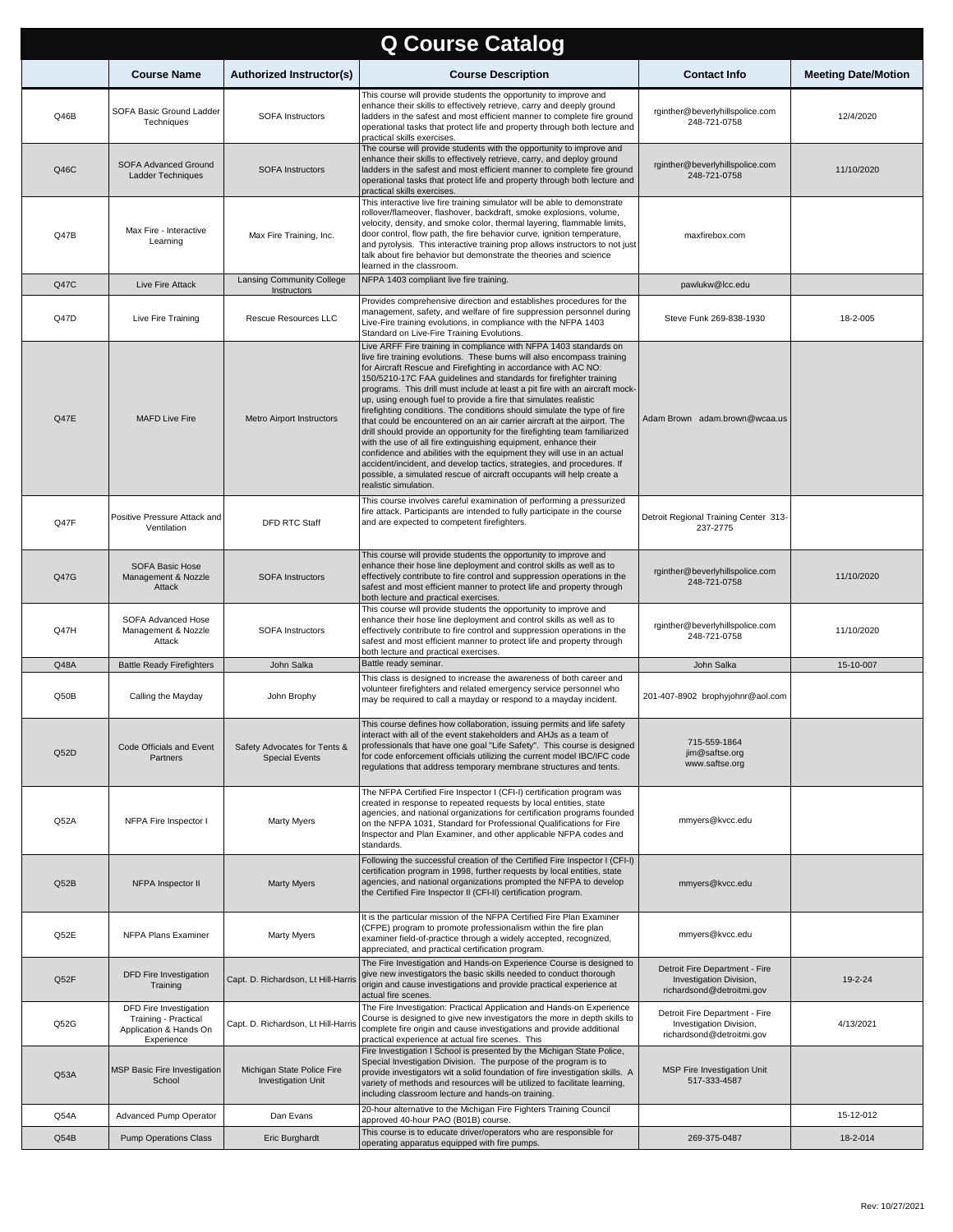| <b>Q Course Catalog</b> |                                                                                 |                                                    |                                                                                                                                                                                                                                                                                                                                                                                                                                                                                                                                                                                                                                                                                                                                                                   |                                                                                 |                            |  |
|-------------------------|---------------------------------------------------------------------------------|----------------------------------------------------|-------------------------------------------------------------------------------------------------------------------------------------------------------------------------------------------------------------------------------------------------------------------------------------------------------------------------------------------------------------------------------------------------------------------------------------------------------------------------------------------------------------------------------------------------------------------------------------------------------------------------------------------------------------------------------------------------------------------------------------------------------------------|---------------------------------------------------------------------------------|----------------------------|--|
|                         | <b>Course Name</b>                                                              | <b>Authorized Instructor(s)</b>                    | <b>Course Description</b>                                                                                                                                                                                                                                                                                                                                                                                                                                                                                                                                                                                                                                                                                                                                         | <b>Contact Info</b>                                                             | <b>Meeting Date/Motion</b> |  |
| Q54C                    | <b>Basic Pump Operations</b>                                                    | John Smilnak                                       | This two (2) day course is designed to educate pump operators or<br>those wishing to renew pump op skills. Basic plumbing, pump<br>operations, rule of thumb hydraulics, and water supply issues will be<br>discussed in a boot camp format.                                                                                                                                                                                                                                                                                                                                                                                                                                                                                                                      | johnesmilnak@gmail.com                                                          | 18-4-015                   |  |
| Q54D                    | Pump Operator -<br>Overcoming Real World<br>Challenges                          | Dan Evans                                          | This 8-hour course is designed to challenge the pump operator to<br>deliver the NFPA required flow rates in real world scenarios while<br>maintaining an adequate water supply.                                                                                                                                                                                                                                                                                                                                                                                                                                                                                                                                                                                   | devansfire@gmail.com                                                            | 19-10-07                   |  |
| Q54E                    | SOFA Advanced Fire<br><b>Equipment Operator</b>                                 | <b>SOFA Instructors</b>                            | Improve and enhance students pump and aerial operation skills through<br>lecture and practical training. Students will participate in scenarios that<br>involve problem solving in an effort to maximize the effectiveness of the<br>fire apparatus on a fire ground.                                                                                                                                                                                                                                                                                                                                                                                                                                                                                             | 248-721-0758<br>rginther@beverlyhillspolice.com                                 | $20 - 2 - 11$              |  |
| Q54F                    | <b>SOFA Basic Fire Equipment</b><br>Operator                                    | <b>SOFA Instructors</b>                            | Basic Operator course will provide students the opportunity to Improve<br>and enhance their pump operation skills through lecture and practical<br>training. Students will participate in scenarios that involve problem<br>solving in an effort to maximize the effectiveness of the fire apparatus<br>on a fire ground.                                                                                                                                                                                                                                                                                                                                                                                                                                         | 248-721-0758<br>rginther@beverlyhillspolice.com                                 | $20 - 2 - 11$              |  |
| Q54G                    | Engine/Truck Hands On<br>Training - On Scene Training<br>Associates             | On Scene Training Associates                       | This course is designed to provide personnel with extensive hands on<br>evolutions that will include engine company operations. The truck<br>company portion will include portable ladders, search techniques,<br>ventilation, and several other techniques for short staffed crews.                                                                                                                                                                                                                                                                                                                                                                                                                                                                              | 609-743-0166<br>onscenetraining.com                                             | $20 - 2 - 11$              |  |
| Q54H                    | <b>Modern Engine Operations</b><br>Stawecki                                     | Steve Stawecki & Chris Gruener                     | The focus of this class is how to combat today's modern fire<br>environment. Topics covered include knowing your flows, attack<br>packages (1 %, 2 % and 2 % lines), nozzles, hydraulics, hose loads and<br>deployment. This is an interactive and hands on class discussing the<br>importance of applying large volumes of water (gallons per minute) to<br>reduce the amount of heat (BTU's) that is generated in today's building<br>construction. The importance of stretching the first line correctly,<br>delivering decisive amounts of water by handlines and deck guns are<br>reviewed. Students are given the critical knowledge, skills, and abilities<br>to plan, test, train, and execute safe and intelligent aggressive fire<br>attack operations. | 586-382-5655<br>stephenstawecki@yahoo.com                                       | 11/10/2020                 |  |
| Q56A                    | Wide Area Search                                                                | <b>MUSAR Training Foundation</b>                   | 30-hour Large Scale Incident Search course covering FEMA Search<br>and Rescue Marking, GPS, map and compass, and grid searches.                                                                                                                                                                                                                                                                                                                                                                                                                                                                                                                                                                                                                                   | www.musartf.org                                                                 | 15-12-014                  |  |
| Q56B                    | Search Management                                                               | Anthony Marzano, Elizabeth<br>Reimink              | This course teaches students how to manage a missing person incident<br>by building upon advanced incident management concepts. This<br>course is designed for individuals responsible for coordinating the initial<br>and on-going search operations by improving knowledge of State and<br>Federal Search & Rescue authorities and resources, lost person<br>behavior, initial search techniques, and extended operational<br>considerations. Since most rural fire departments are heavily involved<br>in wilderness search operations, this class will train fire personnel to<br>work closely with law enforcement and other search partners.                                                                                                                | Anthony Marzano<br>emtanthony@gmail.com<br>Liz<br>Reimink liz_reimink@yahoo.com | 8/10/2021                  |  |
| Q56C                    | <b>Building Collapse Technician</b><br>Level                                    | <b>MUSAR Training Foundation</b>                   | NFPA 1670 and 1006 compliant program covering collapse rescue                                                                                                                                                                                                                                                                                                                                                                                                                                                                                                                                                                                                                                                                                                     | www.musartf.org                                                                 |                            |  |
| Q56D                    | <b>Confined Space Rescue</b><br>Technician                                      | <b>MUSAR Training Foundation</b>                   | The goal of this course is to prepare responders to operate as a local<br>member of a regional team within the NIMS at a CBRNE or WMD event<br>requiring statewide response that has resulted in the need for permit<br>required confined space rescue at the Technician level.                                                                                                                                                                                                                                                                                                                                                                                                                                                                                   | www.musartf.org                                                                 |                            |  |
| Q56E                    | <b>Confined Space Rescue</b><br>Awar. - Cieslik                                 | John Cieslik - Online Program                      | This course is designed to provide confined space rescue training at<br>the awareness level. After completing the program participants will be<br>able to perform initial sizeup of the incident, recognize when an incident<br>has unique hazards, take defensive actions, summon resources that                                                                                                                                                                                                                                                                                                                                                                                                                                                                 | vanholstyn@ersintl.org                                                          | $20 - 2 - 11$              |  |
|                         |                                                                                 |                                                    | can take definitive actions, and perform support functions at a technical<br>rescue.                                                                                                                                                                                                                                                                                                                                                                                                                                                                                                                                                                                                                                                                              |                                                                                 |                            |  |
| Q57A                    | Machine Rescue Technician<br>Level                                              | <b>MUSAR Training Foundation</b>                   | NFPA 1670 and NFPA 1006 related to trapped victims in machine,<br>conveyor, lift tables, presses, etc.                                                                                                                                                                                                                                                                                                                                                                                                                                                                                                                                                                                                                                                            | www.musartf.org                                                                 | 16-12-012                  |  |
| Q57C                    | Artificial High Directional<br>Ropes                                            | Reed Thorne of Ropes that<br>Rescue                | This is a seven (7) day advanced level hands on training program that<br>addresses a critical and complex component of rope rescue; the<br>artificial overhead anchor. The program is taught by Reed Thorne of<br>Ropes that Recue in a train the trainer format that is suitable for fire,<br>technical rescue strike team, USAR task force and rope access<br>professionals.                                                                                                                                                                                                                                                                                                                                                                                    | www.ropesthatrescue.com                                                         |                            |  |
| Q57D                    | Rope/High Angle Rescue                                                          | Jason Cunningham, Gregg<br>Groebel, AgriSphere LLC | This course is a technician-level rope rescue/high-angle rescue training<br>program that adheres to the requirements for a Technician Level Rope<br>Rescue Team found in NFPA 1670. This course is offered by<br>AgriSphere LLC.                                                                                                                                                                                                                                                                                                                                                                                                                                                                                                                                  | 616-299-1779<br>newaygofireman@gmail.com                                        | 17-10-007                  |  |
| Q57E                    | Rope Rescue Technician<br>Level $(Ops +)$                                       | <b>MUSAR Training Foundation</b>                   | 48-hour course covering an eight (8) hour operations review and a 40-<br>hour NFPA Technician Level Rope Rescue Program.                                                                                                                                                                                                                                                                                                                                                                                                                                                                                                                                                                                                                                          | www.musartf.org                                                                 |                            |  |
| Q57F                    | PRO Rope Rescue<br>Operations                                                   | Pioneer Rescue & Outfitters                        | This is a class that starts at the awareness level and stops at the<br>operations level. Safety for both the rescuer and victim is stressed<br>throughout.                                                                                                                                                                                                                                                                                                                                                                                                                                                                                                                                                                                                        | Training@pioneerrescue.com                                                      | 19-2-27                    |  |
| Q57G                    | PRO Rope Rescue<br>Technician                                                   | Pioneer Rescue & Outfitters                        | This is a class that starts at the technician level. Operations level<br>certificate is required to take this course.                                                                                                                                                                                                                                                                                                                                                                                                                                                                                                                                                                                                                                             | Training@pioneerrescue.com                                                      | 19-2-27                    |  |
| Q57H                    | MRC - Rope Rescue<br>Operations                                                 | Michigan Rescue Concepts                           | NFPA 1670 4-day course for Rope Rescue Operations                                                                                                                                                                                                                                                                                                                                                                                                                                                                                                                                                                                                                                                                                                                 | teri@michiganrescueconcepts.com                                                 | ??????                     |  |
| Q57J                    | MRC-Rope Rescue<br>Technician                                                   | Michigan Rescue Concepts                           | NFPA 1640 5-day course for Rope Rescue Technician                                                                                                                                                                                                                                                                                                                                                                                                                                                                                                                                                                                                                                                                                                                 | teri@michiganrescueconcepts.com                                                 | ??????                     |  |
| Q57K                    | SOFA Personal Escape<br>Systems and Bailout<br>Techniques                       | <b>SOFA Instructors</b>                            | The SOFA Personal Escape Systems and Bailout Techniques course<br>will provide students the opportunity to understand the need for<br>personal emergency escapes and be familiar with the techniques that<br>may allow for them to self-rescue. Students will become familiar with<br>personal escape and bailout techniques as well as participate in<br>scenarios that involve their use of both the learned techniques and<br>equipment.                                                                                                                                                                                                                                                                                                                       | 248-540-3417<br>rginther@beverlyhillspolice.com                                 | $20 - 6 - 9$               |  |
| Q57L                    | MUSAR Awareness/Ops<br>Level Rope Rescue<br><b>Building Collapse Technician</b> | <b>MUSAR Instructors</b>                           | This is a hands on practical course specifically designed to address the<br>needs of fire and rescue agencies which may be called upon to perform<br>rope based rescues from above or below grade including the rescue of<br>workers suspended on fall arrest, as well as in support of operations at<br>confined space, trench and structural collapse rescue incidents.<br>MUSAR Collapse training                                                                                                                                                                                                                                                                                                                                                              | Dave VanHolstyn, 616-299-5772,<br>truckff@yahoo.com                             | 2/9/2021                   |  |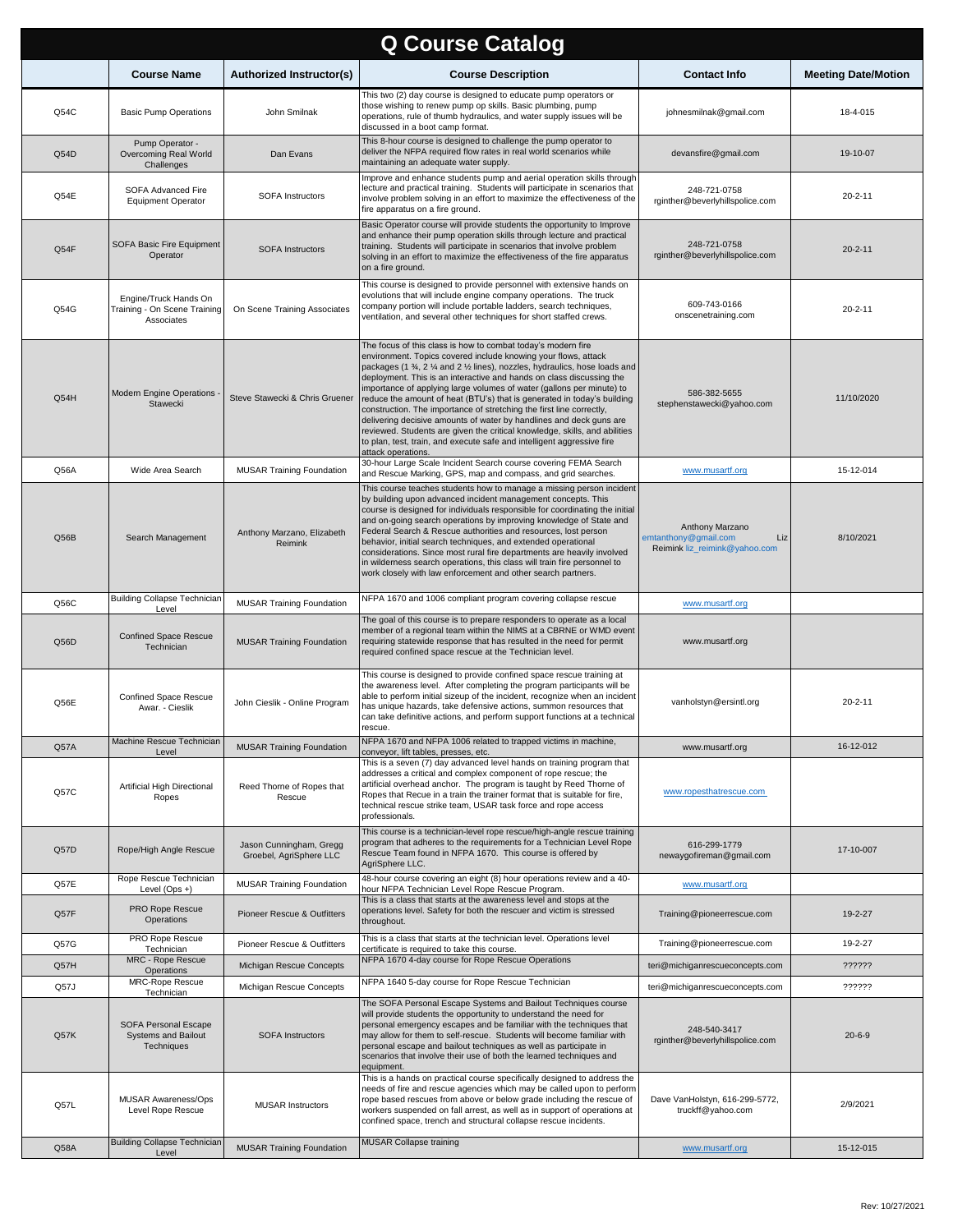| <b>Q Course Catalog</b> |                                                                                                                                        |                                                                 |                                                                                                                                                                                                                                                                                                                                                                                                                                                                                                                                                                                                                                                                                                                                                                                                                                                        |                                                                                   |                            |  |
|-------------------------|----------------------------------------------------------------------------------------------------------------------------------------|-----------------------------------------------------------------|--------------------------------------------------------------------------------------------------------------------------------------------------------------------------------------------------------------------------------------------------------------------------------------------------------------------------------------------------------------------------------------------------------------------------------------------------------------------------------------------------------------------------------------------------------------------------------------------------------------------------------------------------------------------------------------------------------------------------------------------------------------------------------------------------------------------------------------------------------|-----------------------------------------------------------------------------------|----------------------------|--|
|                         | <b>Course Name</b>                                                                                                                     | <b>Authorized Instructor(s)</b>                                 | <b>Course Description</b>                                                                                                                                                                                                                                                                                                                                                                                                                                                                                                                                                                                                                                                                                                                                                                                                                              | <b>Contact Info</b>                                                               | <b>Meeting Date/Motion</b> |  |
| Q58B                    | <b>Structural Tower Rescue</b>                                                                                                         | David Van Holstyn                                               | 5-day in-depth, hands-on course emphasizing rescue from the ground<br>up in reference to structure-based and ground-based towers.                                                                                                                                                                                                                                                                                                                                                                                                                                                                                                                                                                                                                                                                                                                      |                                                                                   | 16-12-009                  |  |
| Q60B                    | Accident Scene Safety &<br><b>Traffic Control</b>                                                                                      | 2 the Rescue; Terry Bykerk &<br>Mike Wierenga                   | Firefighters will learn life saving skills and practical skill applications to<br>maintain compliance with the Emergency Vehicle Safety Initiative,<br>Manual of Uniform Traffic Control Devices (MUTCD) regulations, DOT<br>and OSHA requirements resulting in a safer work zone.                                                                                                                                                                                                                                                                                                                                                                                                                                                                                                                                                                     | 616-262-8455<br>twotherescue.com                                                  | 18-4-018                   |  |
| Q61A                    | Emotional Wellness and<br>Career Survival (Behavioral<br>& Mental Health Funding<br>can be used for this class)                        | 2 the Rescue; Terry Bykerk &<br>Mike Wierenga                   | This three (3) hour seminar is unique in that it is designed for your<br>family, friends, and loved ones to attend right along side you. The<br>nstructors will use years of front line personal experiences with line of<br>duty deaths, tragedies, losses and self destructive behavior to clearly<br>identify the pitfalls and challenges that the exposure to trauma, stress<br>and grief presents. You will learn realistic ways to manage this<br>emotionally demanding profession                                                                                                                                                                                                                                                                                                                                                               | 616-262-8455<br>twotherescue.com                                                  |                            |  |
| Q61B                    | Health and Safety Summit<br>(Behavioral & Mental Health<br>Funding can be used for this<br>class)                                      | <b>NFFF Instructors</b>                                         | This 2-day training summit including the following topics: current topics<br>in Fire Service Risk Reduction (CTFSRR); Delivery of the baseline<br>Courage to Be Safe (CTBS); NFFF Stress First Aid (SFA). Instructor I<br>& Il certified instructors can attend additional time and receive the Totty<br>for the CTBS and SFA classes.                                                                                                                                                                                                                                                                                                                                                                                                                                                                                                                 | 301-447-1365                                                                      |                            |  |
| Q61D                    | IAFF Peer Support/Mental<br>Wellness (Behavioral &<br>Mental Health Funding can<br>be used for this class)                             | <b>IAFF</b> Instructors                                         | Learn and practice skills to effectively become a peer counselor and<br>establish your own peer support team. The stresses faced by fire<br>service members through the course of their careers can have a<br>cumulative impact on mental health and well being. Peer support<br>programs have even demonstrated to be an effective method for<br>providing support to occupational groups, including firefighters. After<br>completing the IAFF training, members will become IAFF Trained Peer<br>Supporters and have the necessary knowledge and skills to provide<br>support to their peers; educate brothers and sisters about behavioral<br>health; serve as a bridge to behavioral health programs and community<br>resources; and build or enhance their peer support programs.                                                                | International Association of Fire<br>Fighters (IAFF)                              |                            |  |
| Q61E                    | Peer Fitness Certification                                                                                                             | <b>IAFF Instructors</b>                                         | The purpose of the IAFF/IAFC/ACE PFT Certification program is to<br>provide a fitness trainer standard consistent with the health and fitness<br>needs of the Fire Service throughout the United States and Canada.<br>Those successfully passing the certification examination will have<br>demonstrated they possess the knowledge and skills required to design<br>and implement fitness programs, improve the wellness and fitness of<br>the uniformed member in their departments, assist in the physical<br>training of recruits, and assist the broader community in achieving<br>wellness and fitness.                                                                                                                                                                                                                                         | 202-824-9313<br>Jatkin@iaff.org                                                   |                            |  |
| Q61F                    | Taking Action in the Fire<br>Service: Cancer Prevention                                                                                | MFFTC Instructors who have<br>completed the Train-the-Trainer   | This course will provide attendees the ability to: identify why cancer is<br>the top cause of firefighter line-of-duty deaths; the most common<br>cancers firefighters face; immediate actions you can take to reduce<br>your occupational cancer risk cancer-prevention roles for the company<br>officer battalion chief, and the fire chief; how governing jurisdictions can<br>reduce firefighter cancer risk; why personal exposure records are vital;<br>how the non-profit cancer support networks helps firefighters cope with<br>cancer.                                                                                                                                                                                                                                                                                                       |                                                                                   | 17-10-020                  |  |
| Q61G                    | Taking Action in the Fire<br>Service: Cancer Prevention<br><b>Train the Trainer</b>                                                    | <b>Firefighter Cancer Support</b><br><b>Network Instructors</b> | This course will provide attendees the ability to: identify why cancer is<br>the top cause of firefighter line-of-duty deaths; the most common<br>cancers firefighters face; immediate actions you can take to reduce<br>your occupational cancer risk; cancer-prevention roles for the company<br>officer battalion chief, and the fire chief; how governing jurisdictions can<br>reduce firefighter cancer risk; why personal exposure records are vital;<br>how the nonprofit cancer support networks helps firefighters cope with<br>cancer.                                                                                                                                                                                                                                                                                                       |                                                                                   | 17-10-021                  |  |
| Q61H                    | Preventing Fire Fighter and<br>First Responder Suicide<br>Summit (Behavioral &<br>Mental Health Funding can<br>be used for this class) | Mary Van Haute                                                  | Students participating in this workshop will be provided with suicide<br>prevention and intervention techniques for use among fire/rescue<br>service personnel.                                                                                                                                                                                                                                                                                                                                                                                                                                                                                                                                                                                                                                                                                        | Mary Van Haute 920-680-4710                                                       | 18-2-006                   |  |
| Q61J                    | HAYO (Hey Are You Okay?)<br>(Behavioral & Mental Health<br>Funding can be used for this<br>class)                                      | Alan Styles                                                     | This class is designed to give you the basic tools to understand,<br>recognize, and react appropriately to signs that someone is dealing with<br>more than they can psychologically and emotionally handle.                                                                                                                                                                                                                                                                                                                                                                                                                                                                                                                                                                                                                                            | 231-286-2518<br>arsams1997@comcast.et                                             | 19-2-24                    |  |
| Q61K                    | Leadership and Resiliency<br>(Behavioral & Mental Health<br>Funding can be used for this<br>class)                                     | Silouan Green                                                   | This seven-hour training module is taught by author, speaker, and<br>former Marine, Silouan Green. He has worked with first responders for<br>over fifteen years on issues of resiliency, peer support, suicide<br>prevention and mental fitness. A survivor of a tragic jet crash as a US<br>Marine and someone who overcame severe PTSD, he understands<br>personally what it takes to overcome the trials and traumas of life. As a<br>mentor and teacher to many law enforcement and fire departments<br>across the country, he is committed to helping all our heroes "come<br>home". From volunteers to large departments, rural to urban agencies,<br>Silouan has worked across the spectrum of first responder experiences.                                                                                                                    | Silouan Green<br>silouan@mac.com                                                  | 19-4-11                    |  |
| Q61L                    | CISM - Group Crisis and<br>Individual Peer Support<br>Behavioral & Mental Health<br>Funding can be used for this<br>class)             | Susan Elben                                                     | Group Crisis Intervention training is designed to present the course<br>elements of a comprehensive systematic and multicomponent crisis<br>intervention curriculum. The three day course prepares participants to<br>understand a wide range of crisis intervention services including pre<br>and post incident crisis education.                                                                                                                                                                                                                                                                                                                                                                                                                                                                                                                     | Susan Elben<br>brusue221@aol.com                                                  | 19-6-07                    |  |
| Q61M                    | Peer Support: Brining Your<br>Team to the Next Level<br>(Behavioral & Mental Health<br>Funding can be used for this<br>class)          | 2 the Rescue; Terry Bykerk &<br>Mike Wierenga                   | Often times organizations get personnel trained in Critical Incident<br>Stress Management (CISM) and they don't know what to do once the<br>team has been established and the team fails. This program will<br>educate existing team members on how to move their team in the right<br>direction and up to the next level so as to be successful in the day to<br>day operation of their organization for the wellness for everyone. We<br>will help you with the development of ongoing educational programs for<br>your peers, their loved ones and your team and you will be educated on<br>what is and what isn't working in sustaining active and successful peer<br>support teams. Attendees will be given the tools and resources to<br>encourage communication, build trust and maintain a healthy, active<br>and effective peer support team. | 2 the Rescue; Terry Bykerk & Mike<br>Wierenga<br>616-262-8455<br>twotherescue.com | 2/9/2021                   |  |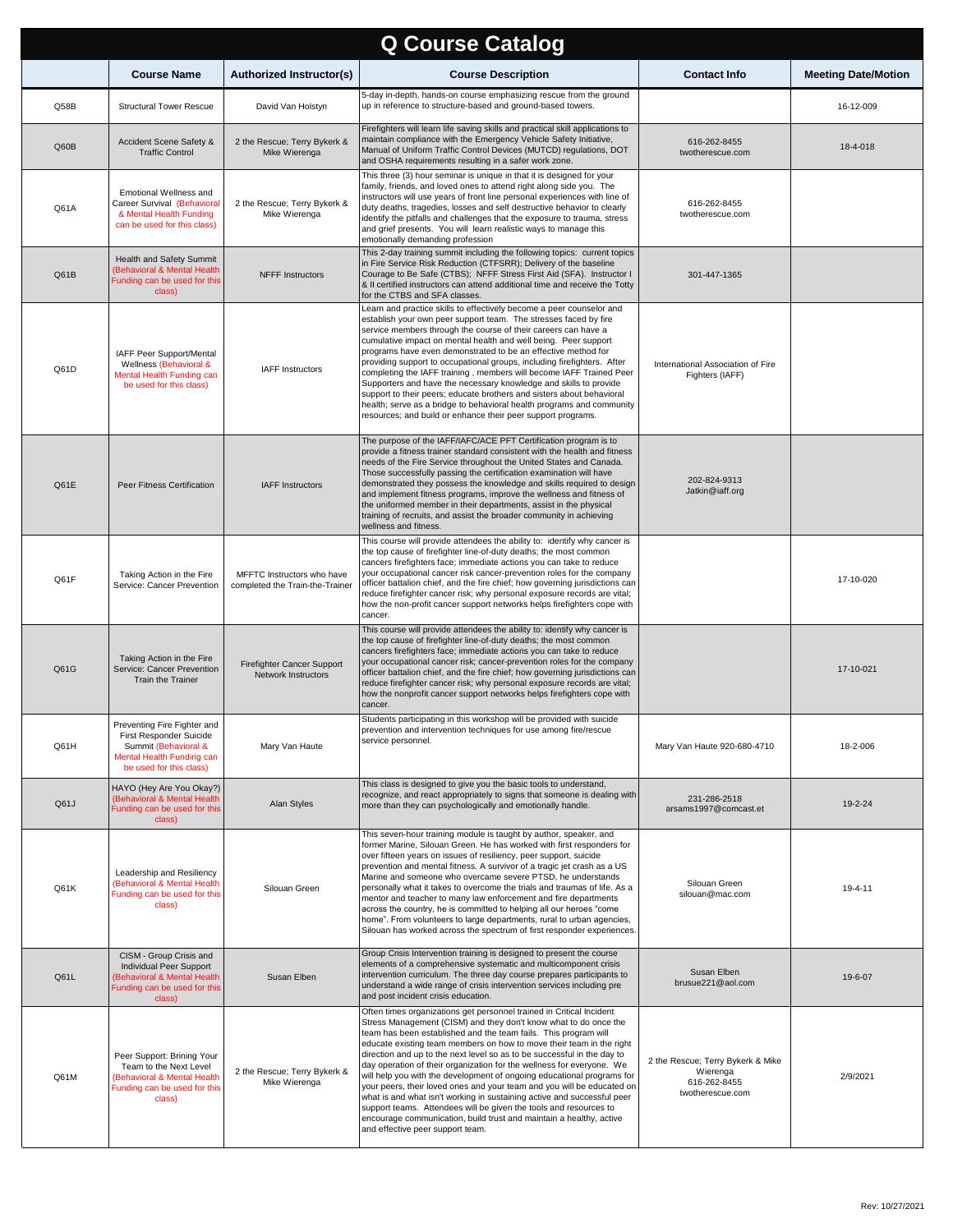| <b>Q Course Catalog</b> |                                                                                                                                                                   |                                                         |                                                                                                                                                                                                                                                                                                                                                                                                                                                                                                                                                                                                                                                                                                                                                                                                                                                                                                                                                                                                             |                                                                                                                    |                            |  |  |
|-------------------------|-------------------------------------------------------------------------------------------------------------------------------------------------------------------|---------------------------------------------------------|-------------------------------------------------------------------------------------------------------------------------------------------------------------------------------------------------------------------------------------------------------------------------------------------------------------------------------------------------------------------------------------------------------------------------------------------------------------------------------------------------------------------------------------------------------------------------------------------------------------------------------------------------------------------------------------------------------------------------------------------------------------------------------------------------------------------------------------------------------------------------------------------------------------------------------------------------------------------------------------------------------------|--------------------------------------------------------------------------------------------------------------------|----------------------------|--|--|
|                         | <b>Course Name</b>                                                                                                                                                | <b>Authorized Instructor(s)</b>                         | <b>Course Description</b>                                                                                                                                                                                                                                                                                                                                                                                                                                                                                                                                                                                                                                                                                                                                                                                                                                                                                                                                                                                   | <b>Contact Info</b>                                                                                                | <b>Meeting Date/Motion</b> |  |  |
| Q61N                    | Loss Control: Suicide, Post<br>Traumatic Stress & High<br><b>Risk Behavior Education</b><br>(Behavioral & Mental Health<br>Funding can be used for this<br>class) | 2 the Rescue; Terry Bykerk &<br>Mike Wierenga           | This frontline experience-based wellness training is designed for first<br>responders, their loved ones, organizational leaders and peer support<br>team members and will address suicide, post traumatic stresses,<br>secondary trauma and cumulative career exposures. Whether you<br>have been in this field three weeks or 30 years you will be given life<br>changing tools to be safe, successful & healthy in your career, as<br>appear for those working alongside you and into your personal life and<br>retirement years. Attendees will have a discussion on why the suicide<br>rates are so high within first responders' cultures. Responders, formal<br>and informal leaders and families will learn realistic and proven life<br>changing techniques to recognize high risk warning signs and will leave<br>having a better understanding of the Post Traumatic Stressors and<br>how they affect the safety of everyone within the organization and their<br>personal lives.                 | 2 the Rescue; Terry Bykerk & Mike<br>Wierenga<br>616-262-8455<br>twotherescue.com                                  | 2/9/2021                   |  |  |
| Q61O                    | O2X Human Performance<br>for Tactical Athletes<br>(Behavioral & Mental Health<br>Funding can be used for this<br>class)                                           | Eamonn Burke, Adam LaReau                               | The O2X Human Performance Program is designed by former US Navy<br>SEALs to mitigate the occupational health risks that firefighters and<br>other tactical athletes face including cardiac disease, cancel,<br>orthopedic injury, and mental health issues. To do this a holistic<br>program is taught centered around the five pillars of human<br>performance which are strength and conditioning, nutrition, sleep,<br>stress management, and resilience for post traumatic stress. Tier 1<br>experts present on their specific discipline of human performance as<br>subject matter experts throughout the course of instruction.                                                                                                                                                                                                                                                                                                                                                                       | Eamonn Burke or Adam LaReau, 617-<br>416-2195, www.o2x.com                                                         | 2/9/2021                   |  |  |
| Q61P                    | Yellow Rose Campaign<br>(Behavioral & Mental Health<br>Funding can be used for this<br>class)                                                                     | <b>MAFC Yellow Rose Task Force</b><br><b>Members</b>    | The Yellow Rose Campaign's mission is to remove the stigma of<br>emotional health issues while linking Michigan's fire service with<br>resources, training and peer support. The campaign is a pledge to<br>make a positive impact on the fire service culture. Participants will learn<br>about culture change in the fire service, content for an emotional health<br>program, implementation strategies, and the impact of making change<br>one firefighter at a time.                                                                                                                                                                                                                                                                                                                                                                                                                                                                                                                                   | www.yellowrose.michiefs.com<br>517<br>394-4398 or Adam Munro<br>810-531-<br>0922 or Greg Flynn<br>248-872-<br>7357 | 4/13/2021                  |  |  |
| Q61Q                    | Growing Up in the Fire<br>Service - How Your Work<br>Impacts You and Your<br>Family (Behavioral & Mental<br>Health Funding can be used<br>for this class)         | Shaun Abby, Ellen Abbey                                 | A unique perspective of family life from the daughter of a first<br>responder who is now a clinician and her father who is a thirty year<br>firefighter. In this 3-hour course you will be guided through an inclusive<br>discussion on how the work we do affects our overall health, wellbeing<br>and family life and strategies to manage it. While many classes are<br>taught from the first responder's perspective, this class is focusing on<br>the friends and families point of view. Friends and families are<br>encouraged to participate if possible.                                                                                                                                                                                                                                                                                                                                                                                                                                           | Shaun Abbey<br>shaunabbey@sbcglobal.net<br>616-299-5474                                                            | 4/13/2021                  |  |  |
| Q61R                    | Mayday! Mayday!<br>(Behavioral & Mental Health<br>Funding can be used for this<br>class)                                                                          | Gina Essex                                              | This course aims to:<br>-Build awareness through de-stigmatizing the cause and effect of<br>traumatic stress.<br>The material presented is based on the premise of recognizing that it's<br>not a matter of 'if'it's a matter of 'when' a person experiences the<br>effects of traumatic stress.<br>-Build resiliency by learning how to navigate self-regulation through<br>experiential techniques within the self and with another.<br>-Create a common dialogue of experience for peers in order to gain<br>and offer effective support that proactively addresses and attends to<br>the inevitable distress most humans will experience as a first<br>responder.<br>This course is an investment into:<br>-Instilling a sense of hope for 'healing from the effects of traumatic<br>stress' versus a culture of 'dealing with the effects of traumatic stress in<br>isolation'.<br>-The longevity, wellbeing, healing and quality of life of every participant,<br>their families and their collogues. | Regina Essex ginaessex@gmail.com<br>616-209-2781                                                                   | 4/13/2021                  |  |  |
| Q61S                    | Suicide RIT Training<br>(Behavioral & Mental Health<br>Funding can be used for this<br>class)                                                                     | Dearborn Firefighters L412 Peer<br>Support Team Members | On the fire ground there is always a RIT team present to jump into<br>action if members get in trouble and to pull them out of the fire. This<br>training teaches first responders how to save their brothers and sisters<br>off the fire ground when they are in trouble mentally. After this training<br>students will be able to recognize the early signs of PTSD and suicide<br>in their friends, family and coworkers. They will also learn how to not<br>only approach people to ask if they want to commit suicide but what<br>they do when the answer they receive is yes. Students will be able to<br>effectively intervene and get the person to safety much like the RIT<br>team is set up to do. This training aims to not only prevent suicide but<br>to intervene when a brother or sister is at the critical point.                                                                                                                                                                         | Michael Mattern<br>michaelmattern229@gmail.com<br>313-600-4947                                                     | 4/13/2021                  |  |  |
| Q61T                    | Mental Performance - Virtual<br>(Behavioral & Mental Health<br>Funding can be used for this<br>class)                                                             | Eamonn Burke, O2X                                       | Understanding the impact of stress and providing systematic ways to<br>improve mental and physical performance. 1% changes lead to<br>significant changes over time.                                                                                                                                                                                                                                                                                                                                                                                                                                                                                                                                                                                                                                                                                                                                                                                                                                        | Eamonn Burke, 617-416-2195,<br>www.o2x.com                                                                         | 6/8/2021                   |  |  |
| Q61U                    | Sleep and Fatigue<br>Management - Virtual<br>(Behavioral & Mental Health<br>Funding can be used for this<br>class)                                                | Eamonn Burke, O2X                                       | Sleep deficiency in the fire service is a leading root cause of cardiac<br>issues, weight gain, mental health issues and motor vehicle accidents.<br>Getting a handle on sleep and fatigue management is a life saver for<br>firefighters and tactical athletes in general that work overnights, and<br>that is exactly what this course teaches them to do.                                                                                                                                                                                                                                                                                                                                                                                                                                                                                                                                                                                                                                                | Eamonn Burke, 617-416-2195,<br>www.o2x.com                                                                         | 6/8/2021                   |  |  |
| Q61V                    | High Stress Jobs Resilience<br>Virtual (Behavioral & Mental<br>Health Funding can be used<br>for this class)                                                      | Eamonn Burke, O2X                                       | A career tactical athlete poses significant occupational health risks<br>associated with constantly elevated stress levels. This course<br>educates members on the stress management and mitigation<br>techniques for both chronic and acute stressors that a tactical athlete<br>faces throughout their career.                                                                                                                                                                                                                                                                                                                                                                                                                                                                                                                                                                                                                                                                                            | Eamonn Burke, 617-416-2195,<br>www.o2x.com                                                                         | 6/8/2021                   |  |  |
| Q61W                    | Bandwidth and Stress<br>Management - Virtual<br><b>Behavioral &amp; Mental Health</b><br>Funding can be used for this<br>class)                                   | Eamonn Burke, O2X                                       | Understanding the impact of stress in the moment and over time and<br>developing skills to manage energy, increase bandwidth, and improve<br>performance.                                                                                                                                                                                                                                                                                                                                                                                                                                                                                                                                                                                                                                                                                                                                                                                                                                                   | Eamonn Burke, 617-416-2195,<br>www.o2x.com                                                                         | 6/8/2021                   |  |  |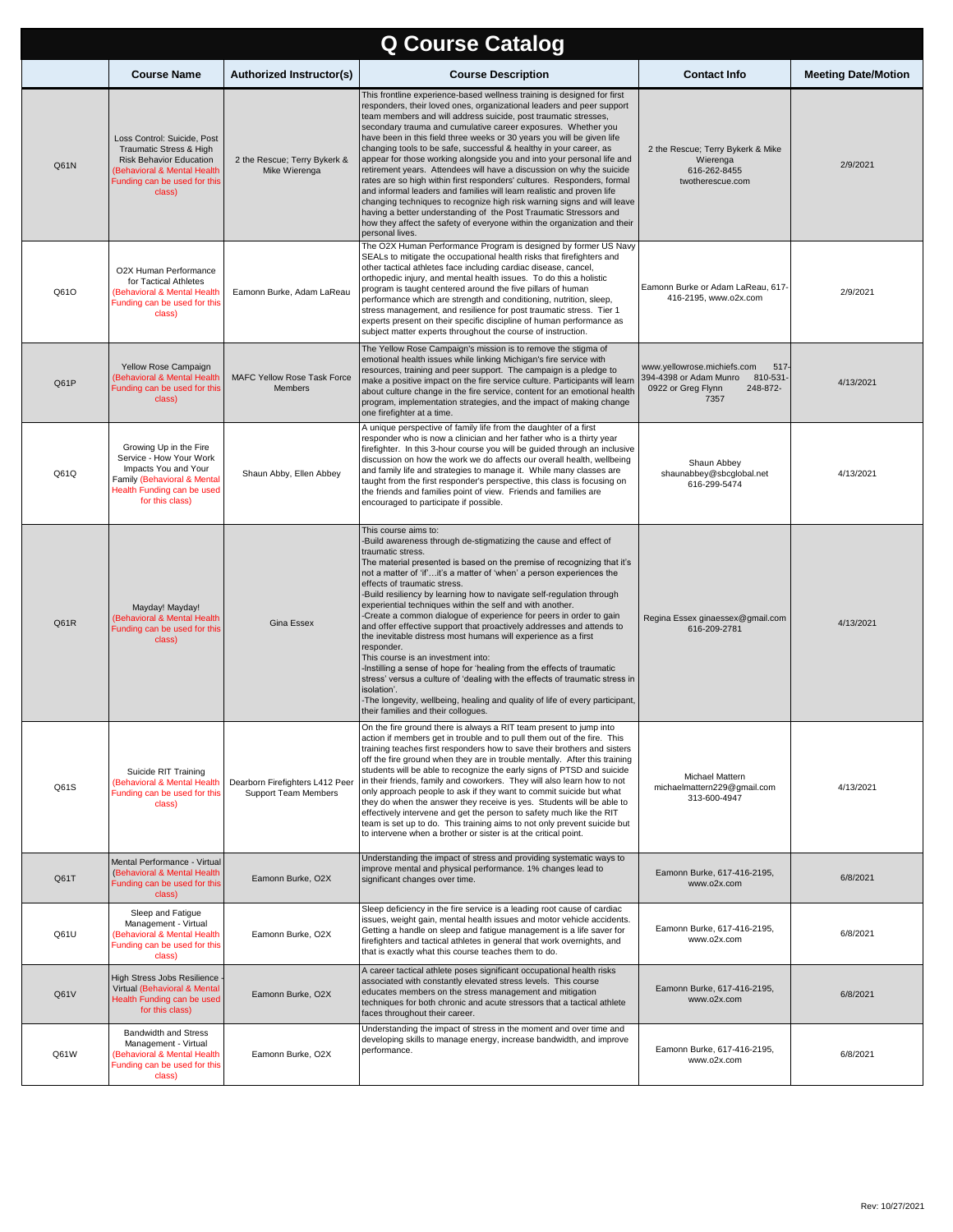| <b>Q Course Catalog</b> |                                                                                                                                                                                 |                                          |                                                                                                                                                                                                                                                                                                                                                                                                                                                                                                                                                                                                                                                                                                                                                                                                                                                                                                                                                                                                                                                                                                                |                                                                                        |                            |  |
|-------------------------|---------------------------------------------------------------------------------------------------------------------------------------------------------------------------------|------------------------------------------|----------------------------------------------------------------------------------------------------------------------------------------------------------------------------------------------------------------------------------------------------------------------------------------------------------------------------------------------------------------------------------------------------------------------------------------------------------------------------------------------------------------------------------------------------------------------------------------------------------------------------------------------------------------------------------------------------------------------------------------------------------------------------------------------------------------------------------------------------------------------------------------------------------------------------------------------------------------------------------------------------------------------------------------------------------------------------------------------------------------|----------------------------------------------------------------------------------------|----------------------------|--|
|                         | <b>Course Name</b>                                                                                                                                                              | <b>Authorized Instructor(s)</b>          | <b>Course Description</b>                                                                                                                                                                                                                                                                                                                                                                                                                                                                                                                                                                                                                                                                                                                                                                                                                                                                                                                                                                                                                                                                                      | <b>Contact Info</b>                                                                    | <b>Meeting Date/Motion</b> |  |
| Q61X                    | Successful Interactions with<br>the Special Needs<br>Population and<br><b>Communication Strategies</b><br>(Behavioral & Mental Health<br>Funding can be used for this<br>class) | Dr. Stephanie Zoltowski                  | Many individuals with special needs have had limited exposure to first<br>responders or are afraid of uniformed personnel. Additionally, many do<br>not know how to interact with police and firemen and are<br>anxious about emergency encounters. Teaching and practicing<br>communication strategies and de-escalation techniques to those who<br>come in direct contact with this population is essential, but often<br>overlooked. This training provides a comprehensive look at the<br>speci+D207al needs population, provides personnel the opportunity to<br>see different perspectives, and equips them with the tools specific to<br>the population. The ultimate goal is to maximize safety and positive<br>interactions for both first responders and individuals with special needs.                                                                                                                                                                                                                                                                                                             | Dr. Stephanie Zoltowski<br>248-763-8633<br>spectrumtrainingsoluctionsllc@gmail.c<br>om | 10/12/2021                 |  |
| Q61Y                    | <b>NEW</b> Firefighter Human<br>Performance Workshop<br>(Behavioral & Mental Health<br>Funding can be used for this<br>class)                                                   | Maureen Stoecklein                       | Firefighters are tactical athletes facing daily heightened levels of job-<br>related mental and physical stress. They are expected to be high<br>performing individuals, navigate life or death decisions, and manage<br>extreme trauma in highly unpredictable environments. Additionally,<br>other inherent risk factors including cardiac disease, cancer, suicide,<br>orthopedic injuries and post-traumatic stress need to be managed<br>throughout a career.<br>This Human Performance Workshop is a comprehensive, collaborative<br>approach aiming to educate and meet the unique demands of the fire<br>service. Through education and hands on training, each participant will<br>be equipped with the necessary tools to increase productivity, maximize<br>health/performance and decrease time lost due to injury. Continued<br>development of these foundational concepts will result in stronger and<br>more resilient firefighters.<br>Workshop topics will include but are not limited to: Nutrition for<br>performance and sleep; Injury trends and prevention; and mindfulness<br>training. | Maureen Stoecklein<br>734<br>751-2730<br>runtri13@gmail.com                            | 10/12/2021                 |  |
| Q61Z                    | <b>NEW</b> Resilience and Self-<br>Care for First Responders<br>(Behavioral & Mental Health)<br>Funding can be used for this<br>class)                                          | <b>Judith Malinowski</b>                 | The course will address the unique stressors and needs of 1st<br>Responders and how they can be aware of how these stressors impact<br>them and how to engage in self-care. Through didactic lecture and<br>small group discussion attendees will obtain the tools and strategies<br>necessary to manage their emotional and mental stress and trauma.                                                                                                                                                                                                                                                                                                                                                                                                                                                                                                                                                                                                                                                                                                                                                         | Judith Malinowski 734-748-1381<br>judithmalinowski@yahoo.com                           | 10/12/2021                 |  |
| Q62A                    | Management and<br>Leadership Studies                                                                                                                                            | Macomb Community College                 | Executive level training program including budgeting,<br>labor/management and media relations.                                                                                                                                                                                                                                                                                                                                                                                                                                                                                                                                                                                                                                                                                                                                                                                                                                                                                                                                                                                                                 | Macomb Community College                                                               | 16-10-007                  |  |
| Q63B                    | North American Active<br><b>Assailant Conference</b>                                                                                                                            | Jim Etzin                                | This conference is intended for law enforcement, fire department,<br>ambulance service, hospital, and emergency management personnel<br>and will provide firsthand collaborative debriefs of some of the largest<br>active assailant incidents ever from representatives of the lead law<br>enforcement and fire service agencies involved. Presentations will also<br>include information on what administrative and operational changes<br>have been made in the aftermath of tragic incidents.                                                                                                                                                                                                                                                                                                                                                                                                                                                                                                                                                                                                              | jetzin@fhgov.com                                                                       | 18-4-016                   |  |
| Q63C                    | Situational Awareness &<br><b>Threat Assessment</b>                                                                                                                             | 2 the Rescue Instructors                 | Firefighters will learn the proper stance and positioning as well as<br>develop their skills for interpreting verbal and non-verbal cues as well<br>as efficient and effective de-escalation principals. Firefighter's will be<br>able to recognize the indicators of potential physical, environmental and<br>terrorist violence as well as the proper reaction and response before it<br>is to late.                                                                                                                                                                                                                                                                                                                                                                                                                                                                                                                                                                                                                                                                                                         | 616-262-8455<br>twotherescue.com                                                       | 18-4-019                   |  |
| Q63D                    | Defense and Tactics for Fire<br>and EMS Responders                                                                                                                              | John Prosch, Chad Moskell, Brad<br>Smith | Course designed to teach fire and ems responders how to recognize<br>and defend themselves from an act of violence against them from the<br>person(s) they are rescuing/treating.                                                                                                                                                                                                                                                                                                                                                                                                                                                                                                                                                                                                                                                                                                                                                                                                                                                                                                                              | forrestgff@gmail.com                                                                   | ??????                     |  |
| Q64B                    | Leadership Exemplified                                                                                                                                                          | John Dixon                               | The objective of this course is to help define and identify true<br>leadership. After the training, the participant will recognize the<br>characteristics and traits that everyone can utilize in their professional<br>and personal lives. Through group discussions and real life situations<br>the students will evaluate their own set of core values and sharpen<br>leadership qualities that they already possess to become more effective<br>leaders.                                                                                                                                                                                                                                                                                                                                                                                                                                                                                                                                                                                                                                                   | 201-952-4735<br>fireinstructorjohndixon@gmail.com                                      |                            |  |
| Q64C                    | Step Up and Lead                                                                                                                                                                | Frank Viscuso                            | Every organization's culture is either created by design or default.<br>Creating a culture of exceptional service does not happen by accident.<br>This seminar begins with a discussion on the highest rated fire service<br>leadership traits. Chief Viscuso will also cover the necessary leadership<br>skills that are needed in order to motivate teams and maintain discipline<br>within the fire service. Topics will include; mentoring and succession<br>planning, critiquing others, delegating, preventing freelancing, technical<br>report writing, taking on administrative tasks, dealing with<br>insubordination, conducting a post incident analysis, building morale,<br>and leading on the fire ground. This class will also introduce you to<br>proven theories, methods and techniques that can help your<br>organization provide exceptional customer service and make a great<br>impression on the people they come in contact with on a daily basis.<br>*This seminar is for firefighters of all ranks who are serious about<br>becoming leaders and advancing their careers.            | 989-620-5788<br>gratiotfiretraining@gmail.com                                          | 17-10-008                  |  |
| Q64D                    | In Honor of the Charleston 9                                                                                                                                                    | Dr. David Griffin                        | Dr. David Griffin was the engineer on the first engine on the Super Sofa<br>Fire. His hands on insight and aftermath of the events that day are<br>utilized to effect change in organizations. He directs his lecture to how<br>and organization and its leadership deals with organizational change.                                                                                                                                                                                                                                                                                                                                                                                                                                                                                                                                                                                                                                                                                                                                                                                                          | drdavidgriffin@gmail.com                                                               | 18-2-011                   |  |
| Q65A                    | Modern Fire Behavior:<br>Bringing the Science to the<br>Street                                                                                                                  | <b>Brian Kazmierzak</b>                  | This course will incorporate the recent research of the modern fire<br>environment presented by NIST and UL. Classroom in the morning<br>with live fire in the afternoon to demonstrate the principles of flow path<br>and coordinated fire attack.                                                                                                                                                                                                                                                                                                                                                                                                                                                                                                                                                                                                                                                                                                                                                                                                                                                            | brian@kazfire.org                                                                      | 17-6-009                   |  |
| Q65B                    | Principles of Modern Fire<br>Attack                                                                                                                                             | <b>ISFSI</b>                             | This class will provide a firsthand look at the UL/NIST Modern Fire<br>Behavior/Dynamics studies and serve to educate students how they<br>can be delivered and instituted in their fire departments.                                                                                                                                                                                                                                                                                                                                                                                                                                                                                                                                                                                                                                                                                                                                                                                                                                                                                                          | www.isfsi.org                                                                          | 16-12-015                  |  |
| Q66B                    | Implementing Modern<br>Tactics Through Training &<br>Response                                                                                                                   | Brian Kazmierzak                         | The objectives of this course are to gain a basic understanding of<br>modern tactics (flow path management) and May Day studies.                                                                                                                                                                                                                                                                                                                                                                                                                                                                                                                                                                                                                                                                                                                                                                                                                                                                                                                                                                               | brian@kazfire.org                                                                      | 17-2-015                   |  |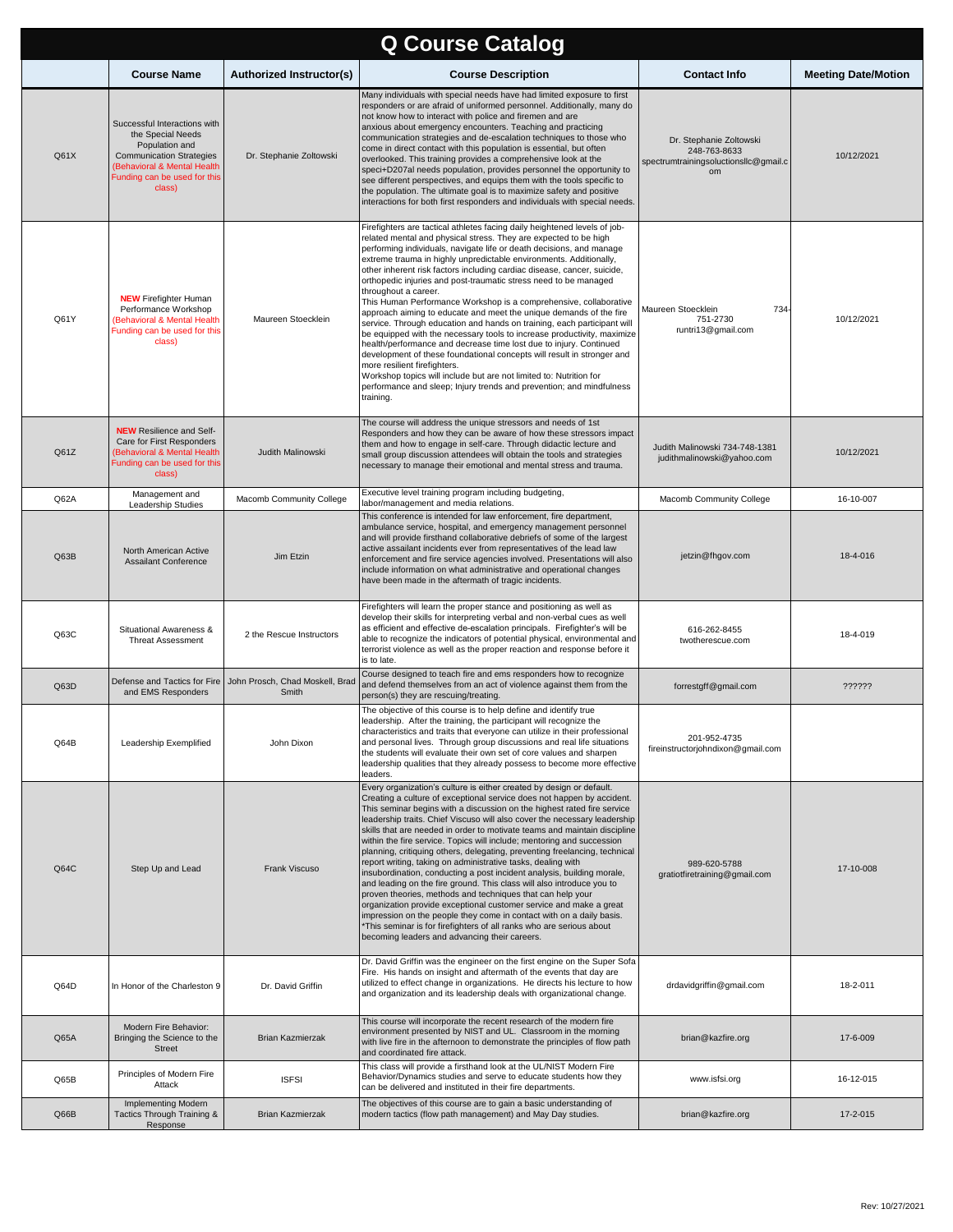| <b>Q Course Catalog</b> |                                                 |                                            |                                                                                                                                                                                                                                                                                                                                                                                                                                                                                                                                                                                                                                                                                                                                                                                                                                                                                                                                                                                                                                                                                                                                                                                                                                                                                                                                                                                                                                                                                                                                                                                                          |                                               |                            |
|-------------------------|-------------------------------------------------|--------------------------------------------|----------------------------------------------------------------------------------------------------------------------------------------------------------------------------------------------------------------------------------------------------------------------------------------------------------------------------------------------------------------------------------------------------------------------------------------------------------------------------------------------------------------------------------------------------------------------------------------------------------------------------------------------------------------------------------------------------------------------------------------------------------------------------------------------------------------------------------------------------------------------------------------------------------------------------------------------------------------------------------------------------------------------------------------------------------------------------------------------------------------------------------------------------------------------------------------------------------------------------------------------------------------------------------------------------------------------------------------------------------------------------------------------------------------------------------------------------------------------------------------------------------------------------------------------------------------------------------------------------------|-----------------------------------------------|----------------------------|
|                         | <b>Course Name</b>                              | <b>Authorized Instructor(s)</b>            | <b>Course Description</b>                                                                                                                                                                                                                                                                                                                                                                                                                                                                                                                                                                                                                                                                                                                                                                                                                                                                                                                                                                                                                                                                                                                                                                                                                                                                                                                                                                                                                                                                                                                                                                                | <b>Contact Info</b>                           | <b>Meeting Date/Motion</b> |
| Q66C                    | <b>Flawed Situational</b><br>Awareness          | <b>Richard Gasaway</b>                     | This program shares the powerful findings of Dr. Gasaway's extensive<br>research on issues related to first responder decision making and<br>flawed situational awareness. In his review of hundreds of near-miss<br>reports, case studies, line-of-duty death reports and videos he<br>continually found himself being frustrated because there were so many<br>clues, indicators and signs that the incident was going to end in<br>disaster. Yet, for some reason, personnel operating at the incident<br>scene - from company officers to incident commanders - could not see<br>it coming. Or if they did see it coming, they did nothing to alter their<br>course. In his research to understand why first responders were<br>(seemingly) blind and deaf to what was happening right in front of<br>them, Dr. Gasaway uncovered and investigated over one hundred<br>barriers that can destroy situational awareness and flaw decision<br>making.                                                                                                                                                                                                                                                                                                                                                                                                                                                                                                                                                                                                                                                  | www.richgasaway.com                           | 17-10-009                  |
| Q66D                    | Nothing Ordinary About<br>Main Street Fire      | Joseph Pronesti                            | This program addresses leading insights and operation considerations<br>for fires in buildings and occupancies of ordinary masonry, heavy<br>timber, and loft construction that comprise the Main Streets of America.<br>A much neglected topical area, this program brings into focus the broad<br>issues and operational issues affecting historical construction<br>characteristics, inherent hazards, building systems and components,<br>and the corresponding strategic and tactical considerations that must<br>be formulated based on the building's defining age, use and conditions<br>on arrival. This highly interactive presentation uses extensive case<br>studies, field examples, interactive group simulations, and discussion<br>points to provide the knowledge and skill set insight to operate in these<br>building types efficiently and safely.                                                                                                                                                                                                                                                                                                                                                                                                                                                                                                                                                                                                                                                                                                                                   | 989-620-5788<br>gratiotfiretraining@gmail.com | 17-10-010                  |
| Q66E                    | Bringing Science to the Fire<br>Service         | <b>Steve Kerber</b><br>Daniel Madrzykowski | 1) Increase knowledge of the changing fire environment<br>2) Review and expand knowledge on the understanding of fire dynamics<br>3) Capabilities and limitations of FF Safety equipment<br>4) Importance of size up and choosing tactics to fit the fire conditions to:<br>a) put out the fire faster and more efficient<br>b)improve the safety of the firefighters and crews<br>c)improve the chances to save victims<br>5) provide firefighters with the information to their department need to<br>implement change<br>6) current reality of firefighting<br>Training will be held in an auditorium style presentation with question<br>and answer session. Course Length 8 hour                                                                                                                                                                                                                                                                                                                                                                                                                                                                                                                                                                                                                                                                                                                                                                                                                                                                                                                    |                                               | 17-10-012                  |
| Q66F                    | Nozzle Forward                                  | Aaron Fields                               | Effective techniques to move hose streams.                                                                                                                                                                                                                                                                                                                                                                                                                                                                                                                                                                                                                                                                                                                                                                                                                                                                                                                                                                                                                                                                                                                                                                                                                                                                                                                                                                                                                                                                                                                                                               | fieldsat@gmail.com<br>206-713-9745            | 17-10-013                  |
| Q66G                    | Command and Control                             | <b>Brian Kazmierzak</b>                    | This 8 hour course will focus on several objectives:<br><b>Fire Ground Factors</b><br>Size-UP and 360<br>Command and Command Transfers<br><b>Command Dysfunctions</b><br>Command Roles on the fire ground<br>Normalization of Deviance<br><b>Mayday Command Operations</b><br><b>Simulation Exercises</b>                                                                                                                                                                                                                                                                                                                                                                                                                                                                                                                                                                                                                                                                                                                                                                                                                                                                                                                                                                                                                                                                                                                                                                                                                                                                                                | covertfirechief@gmail.com                     | 17-10-015                  |
| Q66H                    | Barn Boss Leadership                            | <b>Brian Ward</b>                          | Barn Boss Leadership is a unique blend of fire, science, leadership,<br>mentoring, and history with a gut check for individuals of all ranks.<br>However, an emphasis is placed on their power long before they<br>receive a promotion. This presentation is designed to provide a guide<br>and self-awareness gut check for individuals of all ranks. However, the<br>emphasis of this text if for the informal leader in the organization, who<br>is the catalyst of action. This presentation is for the individual who<br>considers mastery the minimum standard.                                                                                                                                                                                                                                                                                                                                                                                                                                                                                                                                                                                                                                                                                                                                                                                                                                                                                                                                                                                                                                    | 770-601-8045<br>fireserviceSLT@yahoo.com      | 117-10-019                 |
| Q661                    | Fully Involved Leadership                       | Mark Von Appen                             | Fully Involved - The Big Four. 8-hour leadership class.<br>We are all busted toys. Some act as if it is their calling to put out the<br>fire in others. The key is to keep the flame alive. It is through the<br>young people in our midst that we are unbroken. It is through them that<br>we are healed. Like a snapped bone knits itself together stronger than<br>before the insult. It is only though being woke to those who cling to our<br>trust that we are born anew.<br>As a leader of people, consider what you represent to the next<br>generation. It isn't something that we should shrug off and leave for<br>someone else to retrieve from the trash. That ideal person, that<br>mentor, is the reason that the next-gen chose this path. They look to<br>you. When they arrive in search of the end of the rainbow in the land<br>of unicorns, decide not to be the one who dashes all of their dreams of<br>being a part of something bigger than themselves. Decide not to be<br>jaded, to share all of what you have learned about life, family, and the<br>craft. Find hope once again for yourself in them. Find the passion that<br>you had before someone took it from you. Undo every wrong that was<br>done unto you. Treat others the right way. The greatest of leaders are<br>altruists, those who lead through humility, and I believe that there are<br>more of us out there than we lead ourselves to believe. As a leader<br>you don't represent brick and mortar establishments. You represent an<br>ideal of what others imagine to be possible. You represent hope. | www.fully-involved.com                        |                            |
| Q66J                    | 25 to Survive                                   | Doug Mitchell and Dan Shaw                 | More firefighters are seriously injured and killed while operating at<br>residential building fires that any other building type. This dynamic and<br>interactive program will address 25 critical firefighting issues common to<br>the residential building fire.                                                                                                                                                                                                                                                                                                                                                                                                                                                                                                                                                                                                                                                                                                                                                                                                                                                                                                                                                                                                                                                                                                                                                                                                                                                                                                                                       | 989-620-5788<br>gratiotfiretraining@gmail.com |                            |
| Q66K                    | Size Up and Command for<br>the Small Department | Joe Pronesti                               | Attendees will come away with a better understanding of the fireground<br>and what issues "catch us in the fog" and how to avoid the fog on the<br>fireground.                                                                                                                                                                                                                                                                                                                                                                                                                                                                                                                                                                                                                                                                                                                                                                                                                                                                                                                                                                                                                                                                                                                                                                                                                                                                                                                                                                                                                                           | 989-620-5788<br>gratiotfiretraining@gmail.com |                            |
| Q66L                    | The Saginaw Drill                               | John Brophy                                | This class focuses on the team-based approach to rescuing a trapped<br>firefighter. The program is an adaptation of the well-known Pittsburg<br>drill. The Saginaw Drill emphasizes teamwork, operational efficiency,<br>and air management.                                                                                                                                                                                                                                                                                                                                                                                                                                                                                                                                                                                                                                                                                                                                                                                                                                                                                                                                                                                                                                                                                                                                                                                                                                                                                                                                                             | 201-407-8902 brophyjohnr@aol.com              |                            |
| Q66M                    | Crew Resource<br>Management                     | Jesse Marcotte                             | The fire service has its own unique "bird strikes" that represent the risks<br>and situations faced by fire department personnel every day. CRM is<br>the very mechanism that fire service leaders must adopt to maintain<br>effectiveness before, during and after an incident.                                                                                                                                                                                                                                                                                                                                                                                                                                                                                                                                                                                                                                                                                                                                                                                                                                                                                                                                                                                                                                                                                                                                                                                                                                                                                                                         | Jesse Marcotte<br>jesse.marcotte@gmail.com    |                            |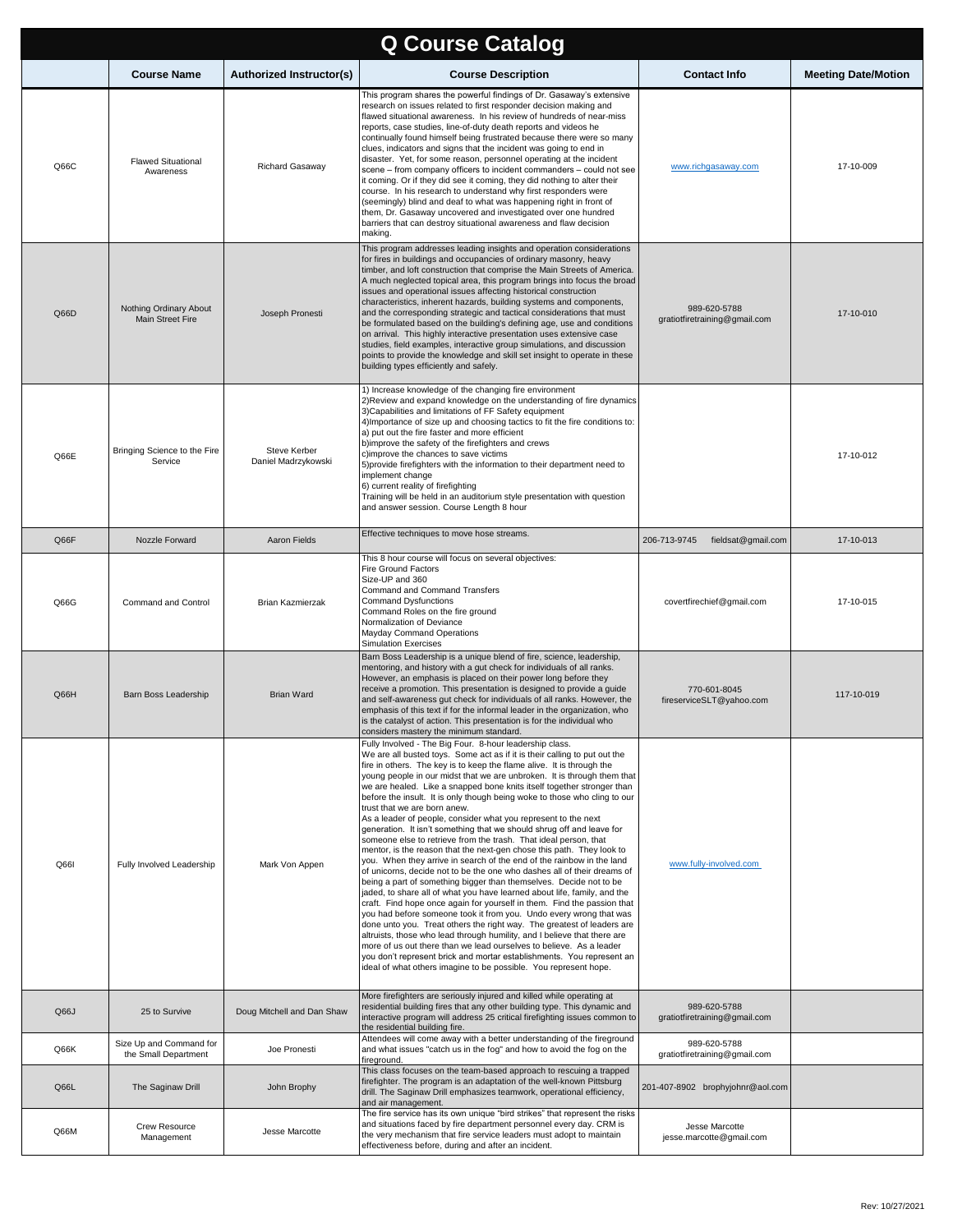| <b>Q Course Catalog</b> |                                                                             |                                     |                                                                                                                                                                                                                                                                                                                                                                                                                                                                                                                                                                                                                                                                                                                        |                                            |                            |
|-------------------------|-----------------------------------------------------------------------------|-------------------------------------|------------------------------------------------------------------------------------------------------------------------------------------------------------------------------------------------------------------------------------------------------------------------------------------------------------------------------------------------------------------------------------------------------------------------------------------------------------------------------------------------------------------------------------------------------------------------------------------------------------------------------------------------------------------------------------------------------------------------|--------------------------------------------|----------------------------|
|                         | <b>Course Name</b>                                                          | <b>Authorized Instructor(s)</b>     | <b>Course Description</b>                                                                                                                                                                                                                                                                                                                                                                                                                                                                                                                                                                                                                                                                                              | <b>Contact Info</b>                        | <b>Meeting Date/Motion</b> |
| Q66N                    | Suburban Firefighting                                                       | Jesse Marcotte                      | This course is intended to highlight one of America's true one stop<br>shops, the suburban fire department. Limited staffing and resources,<br>expanding roles and increasing run volumes only add to the challenges<br>facing the suburban fire service. Our members and operations must be<br>sophisticated to a point that facilitates intelligent and effective decision-<br>making along with the definitive interventions needed for a successful<br>outcome. Students will be exposed to the critical ingredients needed to<br>achieve operational effectiveness as a suburban fire department.                                                                                                                 | Jesse Marcotte<br>jesse.marcotte@gmail.com |                            |
| Q66P                    | Today's Fire Science                                                        | Jesse Marcotte                      | This course is a one-stop shop for those seeking to understand the<br>tactical implications of modern fire science research projects. It<br>provides not only the background of the various experiments conducted<br>by the folks at UL and NIST but also the "how to" in terms of improving<br>your department's firefighter safety and effectiveness.                                                                                                                                                                                                                                                                                                                                                                | Jesse Marcotte<br>jesse.marcotte@gmail.com |                            |
| Q66R                    | <b>Big Box Store Firefighting</b><br><b>Strategies and Tactics</b>          | <b>On-Scene Training Associates</b> | This course consists of 1 evening lecture and 1 day of Hands-on<br>training covering strategy and tactics of firefighting in Big Box store and<br>commercial structures.                                                                                                                                                                                                                                                                                                                                                                                                                                                                                                                                               | www.onscenetraining.com                    | 19-2-24                    |
| Q66S                    | Basement and Cellar Fires<br><b>Strategies and Tactics</b>                  | John Brophy                         | This class focuses on the recognition and extinguishment of basement<br>and cellar fires. After a foundational classroom session, class<br>participants will participate in a simulated response to a basement or<br>cellar fire.                                                                                                                                                                                                                                                                                                                                                                                                                                                                                      | John Brophy<br>brophyjohnr@aol.com         | 19-2-24                    |
| Q66T                    | First Due - The First 5<br>Minutes                                          | John Brophy                         | Whether you're a firefighter, apparatus operator, or officer on the First<br>Due Engine you have a vital role to play in the first 5 minutes and<br>beyond                                                                                                                                                                                                                                                                                                                                                                                                                                                                                                                                                             | John Brophy<br>brophyjohnr@aol.com         | 19-2-24                    |
| Q67A                    | <b>Training Officer Credential</b><br>Certification                         | <b>ISFSI Instructors</b>            | The ISFSI credential designation is designed to provide instructors a<br>direct pathway to develop and advance as professional educators and<br>will bridge the gap between fire service professional development, the<br>professional credentialing of instructors, and the accreditation of<br>emerging training curriculums and eLearning platforms and programs.                                                                                                                                                                                                                                                                                                                                                   | www.isfsi.org                              | 16-12-008                  |
| Q67B                    | Live Fire Instructor<br>Credential Certification -<br><b>Fixed Facility</b> | <b>ISFSI Instructors</b>            | This intensive three-day program explores the most recent NFPA 1403<br>standard and applies the principles of the standard to the student's<br>ability to instruct live fire training in a safe environment. The course is<br>delivered in a true blended learning approach using the e-learning<br>system to prepare the candidate for the three day instructor led course.                                                                                                                                                                                                                                                                                                                                           | www.isfsi.org                              | 17-6-005                   |
| Q67C                    | Health and Safety Officer<br>Certification                                  | FDSOA Instructors                   | We propose to conduct a 2-day Health and Safety Officer Academy for<br>up to 25 students. The course is a per student fee of \$495.00, after the<br>successful completion of the course the student will have Pro-Board<br>certification and designation as Health and Safety officer. This course<br>utilizes the Angle 4th edition Occupational Safety and health in<br>Emergency Services text. With the ever prevalent and looming<br>information on the causes of death in the fire service and the instances<br>of cancer, we feel it is very important to educate personnel with the<br>latest information in being a Health and Safety Officer. This course<br>meets NFPA 1521 2015 edition.                   | <b>FDSOA</b>                               | 17-10-018                  |
| Q67D                    | Facilitation - Instructing the<br><b>Next Level</b>                         | Jason Morin                         | Facilitation is an learner-centered advanced level of instruction. It<br>values increasing understanding rather than simply knowing something.<br>Continuing the education of state Fire Instructors will help learners<br>move from being taught to know content to being coached on how to<br>better understand relationships in the fire service.                                                                                                                                                                                                                                                                                                                                                                   | hmmgjf2012@gmail.com                       | 18-2-007                   |
| Q67E                    | <b>Basement Firefighting</b>                                                | <b>ISFSI Instructors</b>            | The ISFSI "Understanding and Fighting Basement Fires" 8-hour<br>classroom curriculum addresses types of basement access, fire attack<br>tactics, nozzles and appliances, and tactical considerations based on<br>research and real life experience.                                                                                                                                                                                                                                                                                                                                                                                                                                                                    | www.isfsi.org                              | 18-4-08                    |
| Q68A                    | Best Practices in Community<br><b>Risk Reduction</b>                        | <b>NFA Instructors</b>              | This two-day course demonstrates to students nationally recognized<br>principles that, when used appropriately, can lead to community risk-<br>reduction programs that can measure success in local communities.<br>This course will give students the opportunity to explore programs from<br>communities across the United States that have been showcased at<br>Vision 20/20 symposiums. These programs demonstrate what<br>nationally recognized organizations identify as examples of "best<br>practices" in community risk reduction.                                                                                                                                                                            | 800-238-3358                               | 17-2-016                   |
| Q68B                    | Youth Fire Setter Program<br>Manager                                        | <b>NFA Instructors</b>              | This two-day course is based on requirements of National Fire<br>Protection Association (NFPA) 1035, Standard on Fire and Life Safety<br>Educator, Public Information Officer, Youth Fire setter Intervention<br>Specialist and Youth Fire setter Program Manager Professional<br>Qualifications. The course is designed for the person who is<br>responsible or will be responsible for leading a youth fire setting<br>prevention and intervention program. This course replaces Youth Fire<br>setting Prevention and Intervention - Level 2.                                                                                                                                                                        | 800-238-3358                               | 17-2-017                   |
| Q68C                    | Youth Fire Setter Prevention<br>& Intervention                              | <b>NFA Instructors</b>              | This six-day course provides students with knowledge and skills<br>necessary to identify children and adolescents involved in fire setting.<br>The course addresses how to establish programs to meet the needs of<br>these youths and their families. Skills essential to meet the Youth Fire<br>Setting Intervention Professional Standard which is part of National Fire<br>Protection Association 1035, Standard for Professional Qualifications<br>for Fire and Life Safety Educator, Public Information Officer, and Youth<br>Fire setter Intervention Specialist and Youth Fire setter Program<br>Manager are discussed and practiced throughout the course.                                                    | 800-238-3358                               | 17-2-018                   |
| Q68D                    | Youth Fire Setter<br><b>Intervention Specialist</b>                         | <b>NFA Instructors</b>              | This two-day course is based on requirements of National Fire<br>Protection Association (NFPA) 1035, Standard on Fire and Life Safety<br>Educator, Public Information Officer, Youth Fire setter Intervention<br>Specialist and Youth Fire setter Program Manager Professional<br>Qualifications. This course provides students with a broad<br>understanding of the knowledge, skills and abilities that the Youth Fire<br>setter Intervention Specialist should have as requirements of NFPA<br>Standard 1035 pertaining to youth fire setting. This course is for the<br>practitioner who provides services at the program delivery level. It<br>replaces Youth Fire setting Prevention and Intervention - Level 1. | 800-238-3358                               | 17-2-019                   |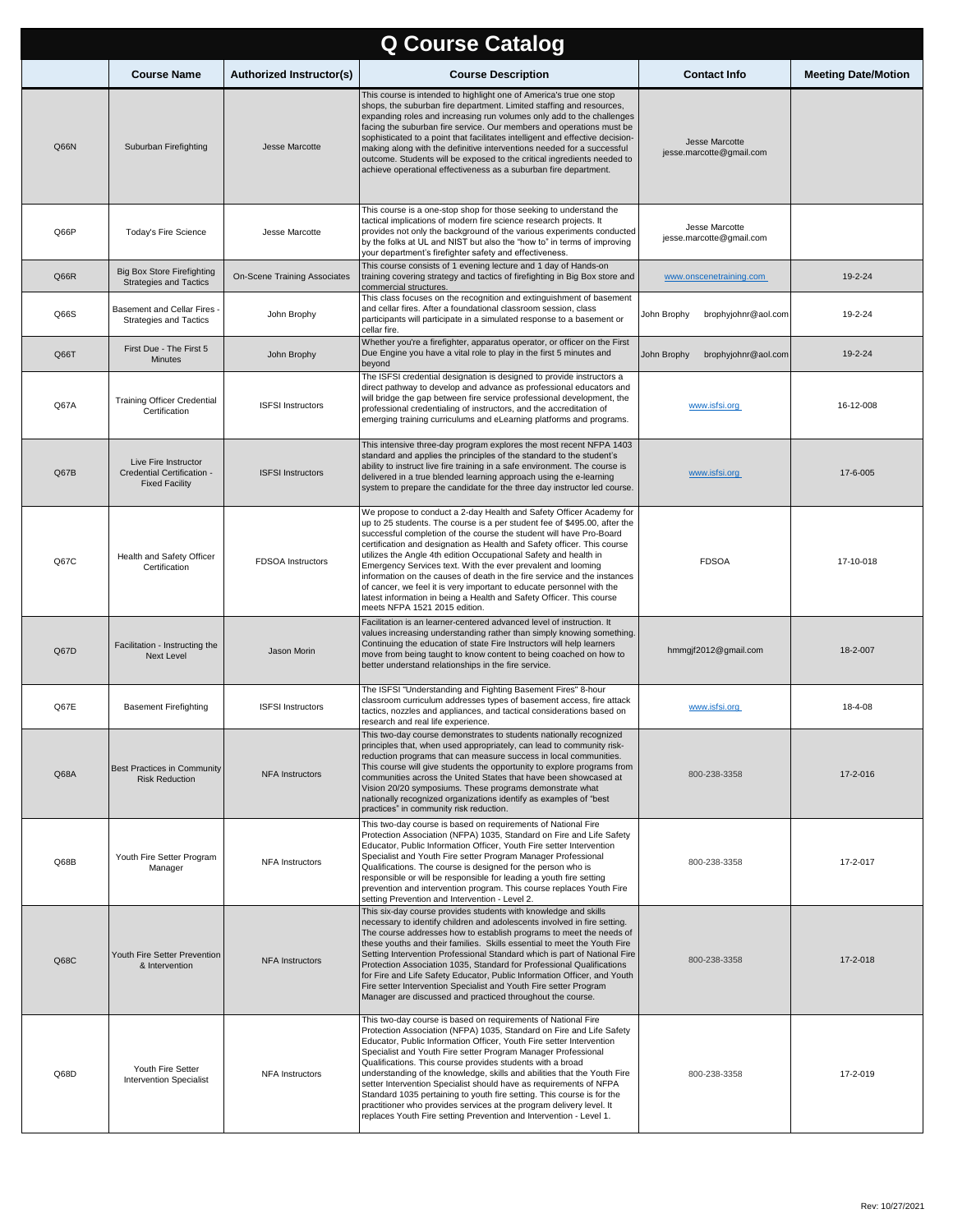| <b>Q Course Catalog</b> |                                                               |                                        |                                                                                                                                                                                                                                                                                                                                                                                                                                                                                                                                                                                                                                                                                                                                                                                                                                                                                                                                                                                                                                                                                                   |                                          |                            |  |
|-------------------------|---------------------------------------------------------------|----------------------------------------|---------------------------------------------------------------------------------------------------------------------------------------------------------------------------------------------------------------------------------------------------------------------------------------------------------------------------------------------------------------------------------------------------------------------------------------------------------------------------------------------------------------------------------------------------------------------------------------------------------------------------------------------------------------------------------------------------------------------------------------------------------------------------------------------------------------------------------------------------------------------------------------------------------------------------------------------------------------------------------------------------------------------------------------------------------------------------------------------------|------------------------------------------|----------------------------|--|
|                         | <b>Course Name</b>                                            | <b>Authorized Instructor(s)</b>        | <b>Course Description</b>                                                                                                                                                                                                                                                                                                                                                                                                                                                                                                                                                                                                                                                                                                                                                                                                                                                                                                                                                                                                                                                                         | <b>Contact Info</b>                      | <b>Meeting Date/Motion</b> |  |
| Q68E                    | Presenting Effective Public<br><b>Education Programs</b>      | <b>NFA Instructors</b>                 | This 6-day course provides fundamental knowledge, skills, and<br>attitudes to deliver fire and life safety educational programs in the<br>community, particularly in small communities. The course is designed<br>for public educators who have less than 2 years of public education<br>work, and whose primary responsibilities are delivering public education<br>programs. The course takes the viewpoint that public educators at this<br>level do not develop their own programs, but are using or modifying<br>existing educational programs.                                                                                                                                                                                                                                                                                                                                                                                                                                                                                                                                              | 800-238-3358                             | 17-2-024                   |  |
| Q68F                    | <b>Community Risk Reduction</b><br>Train-the-Trainer          | <b>NFPA</b> Instructors                | This two-day, interactive program will provide participants with the<br>knowledge and skills needed to conduct a formal community risk<br>assessment and develop and implement a comprehensive community<br>risk reduction plan. Utilizing data collection and analysis to define the<br>risks within a community, participants will utilize the consensus<br>standards published by the NFPA as the framework identifying and<br>properly addressing the risks with integrated partnerships and<br>demonstrable outcomes which reduce risk, injuries, and losses within a<br>community. Attendees should leave the class with the framework to<br>conduct a community risk assessment and develop and implement a<br>community risk reduction plan.                                                                                                                                                                                                                                                                                                                                              | education@nfpa.org                       | 18-2-008                   |  |
| Q68G                    | Youth Fire & Life Safety<br>Seminar                           | Michigan Prosecutors Association       | Multi-disciplinary seminar focused on Juvenile Fire and Life Safety<br>education                                                                                                                                                                                                                                                                                                                                                                                                                                                                                                                                                                                                                                                                                                                                                                                                                                                                                                                                                                                                                  | knopj@michigan.gov                       | 18-2-009                   |  |
| Q68H                    | Community Risk Reduction:<br>A Primer                         | Lawrence Morabito                      | This is an overview of the Community Risk Reduction (CRR) process. It<br>includes a definition of CRR, along with the basic requirements to begin<br>the process in a community. The five (5) E's of risk reduction are<br>discussed and general methods for the process. This course in based<br>on the National Fire Academy curriculum in CRR. It is not intended to<br>replace any CRR course from the NFA.                                                                                                                                                                                                                                                                                                                                                                                                                                                                                                                                                                                                                                                                                   | firechief133@gmail.com                   | 19-8-12                    |  |
| Q68J                    | Community Outreach for the<br><b>Fire Officer</b>             | <b>Keystone Solutions</b>              | This program will provide two qualified instructors on site for a minimum<br>of four hours of instructional time. Instruction will be a combination of<br>lecture and hands on working with social media platforms and<br>interacting with a live fire demonstration. By the end of this course,<br>attendees should understand the importance of data collection, fire<br>behavior on victim survival, and online community outreach.                                                                                                                                                                                                                                                                                                                                                                                                                                                                                                                                                                                                                                                            | svobodak@plainfieldmi.org                | 19-8-13                    |  |
| Q69A                    | Medical First Responder                                       | EMS I/Cs                               | Medical first responder course for fire service personnel.<br>8-hour course designed to provide training to assist fire departments                                                                                                                                                                                                                                                                                                                                                                                                                                                                                                                                                                                                                                                                                                                                                                                                                                                                                                                                                               |                                          | 17-6-006                   |  |
| Q69B                    | Emergency Care for Injured<br>and Burn Victims                | Mark Nicholai                          | with the standard of care and protocols involving injuries from fires and<br>automobile accidents.                                                                                                                                                                                                                                                                                                                                                                                                                                                                                                                                                                                                                                                                                                                                                                                                                                                                                                                                                                                                |                                          | 17-6-008                   |  |
| Q69C                    | EMT - Basic                                                   | EMS I/Cs                               | Basic Emergency Medical Technician<br>TECC teaches EMS practitioners and other pre-hospital providers how                                                                                                                                                                                                                                                                                                                                                                                                                                                                                                                                                                                                                                                                                                                                                                                                                                                                                                                                                                                         | EMS Instructor/Coordinator               |                            |  |
| Q69D                    | <b>Tactical Emergency</b><br><b>Casualty Care</b>             | Adam Massingill                        | to respond to and care for patients in a civilian tactical environment. It is<br>designed to decrease preventable deaths in a tactical situation.                                                                                                                                                                                                                                                                                                                                                                                                                                                                                                                                                                                                                                                                                                                                                                                                                                                                                                                                                 | amassingill@bedfordmi.org                | 18-6-06                    |  |
| Q69E                    | <b>B-CON</b>                                                  | Anthony Augugliaro                     | B-CON training will help fire departments comply with mandatory<br>requirements initiated by the NFPA 3000 Standard for an Active<br>Shooter/Hostile Event Response.                                                                                                                                                                                                                                                                                                                                                                                                                                                                                                                                                                                                                                                                                                                                                                                                                                                                                                                              | augugliaroa@ctwfd.org                    | 18-6-08                    |  |
| Q69F                    | <b>Tactical Emergency</b><br><b>Casualty Care</b>             | Anthony Augugliaro                     | TECC teaches EMS practitioners and other pre-hospital providers how<br>to respond to and care for patients in a civilian tactical environment. It is<br>designed to decrease preventable deaths in a tactical situation.                                                                                                                                                                                                                                                                                                                                                                                                                                                                                                                                                                                                                                                                                                                                                                                                                                                                          | augugliaroa@ctwfd.org                    | 18-6-08                    |  |
| Q69G                    | Rescue Task Force Train<br>the Trainer                        | Steve Huisman                          | This course aligns with the requirements of the NFPA 3000 standard<br>for an Active Shooter/Hostile Event Response (ASHER) Program. The<br>rescue task force train the trainer course is open to all of the fire<br>departments in Kent County. At the completion of the course, the<br>student will be able to train their departments on the formation of<br>Rescue Task Force Teams, movements of the team, treatment of<br>patients, and patient removal techniques. This 8 hour course will<br>include classroom lecture, hands-on practical training, and scenarios<br>and a written test to evaluate e the knowledge of the students at the<br>completion of the course. The student will gain knowledge that will<br>meet objectives set that cover the cognitive, psychomotor, and affective<br>domains. The cost of the program is \$2,400 per class session. The fee<br>covers the cost of the entire class including lead and associate<br>instructors. There are no other associated costs with the program.                                                                         | steve@greatlakesEMS.com                  | 19-12-11                   |  |
| Q69H                    | <b>Tactical Emergency</b><br>Casualty Care - BDI              | Bad Day Industries, LLC<br>Instructors | TECC teaches EMS practitioners and other pre-hospital providers how<br>to respond to and care for patients in a civilian tactical environment. It is<br>designed to decrease preventable deaths in a tactical situation.                                                                                                                                                                                                                                                                                                                                                                                                                                                                                                                                                                                                                                                                                                                                                                                                                                                                          | 616-710-1443<br>b.stals@bdi-training.com | $20 - 2 - 11$              |  |
| Q69I                    | Rescue Task Force (4 hr.) -<br><b>BDI</b>                     | Bad Day Industries, LLC<br>Instructors | This course will expand your understanding of rescue task force<br>concepts for active shooter, terrorist, or mass casualty incidents with<br>the goal of saving lives. It is designed for tactically minded<br>professionals from fire, Law enforcement, and medical fields. Rescue<br>task force concepts combine the integration of police and fire/ems<br>working within a warm zone to get immediate medical care to victims in<br>these events.                                                                                                                                                                                                                                                                                                                                                                                                                                                                                                                                                                                                                                             | 616-710-1443<br>b.stals@bdi-training.com | $20 - 2 - 11$              |  |
| Q70A                    | Using Thermal Imaging to<br>Improve Fire Ground<br>Operations | Mike Richardson                        | Using Thermal Imaging and modern fire dynamics to improve<br>Foreground operations. This classroom based class will walk you<br>through the advanced usage of your Thermal Imaging Camera (TIC) in<br>conjunction with the applicable standards. The students will be walked<br>through questions and answers regarding the new UL and NIST testing<br>and performance of TICs and their usage. The class is motivated by<br>and will explore the reasons for Thermal Imaging (TI) failure and poor<br>image interpretation by the user. It will explore the TIC usage is size-up,<br>firefighting interior/exterior operations and overhaul. It will explore the<br>applicable NFPA standards for TIC. It will assist in the understanding of<br>TI technology and principles. The class will also teach you how to<br>properly train with your TIC. The students will better understand the<br>different functions of their TIC to better use the technology to make a<br>safer, more successful fire ground operation.<br>Two-day program provides firefighters an opportunity to learn how to | 877-472-3347                             |                            |  |
| Q70B                    | Thermal Imaging Training                                      | SAFE IR Instructors                    | use their thermal imager correctly in both classroom and live burn<br>scenarios with emphasis on proper image interpretation.                                                                                                                                                                                                                                                                                                                                                                                                                                                                                                                                                                                                                                                                                                                                                                                                                                                                                                                                                                     | www.safe-ir.com                          |                            |  |